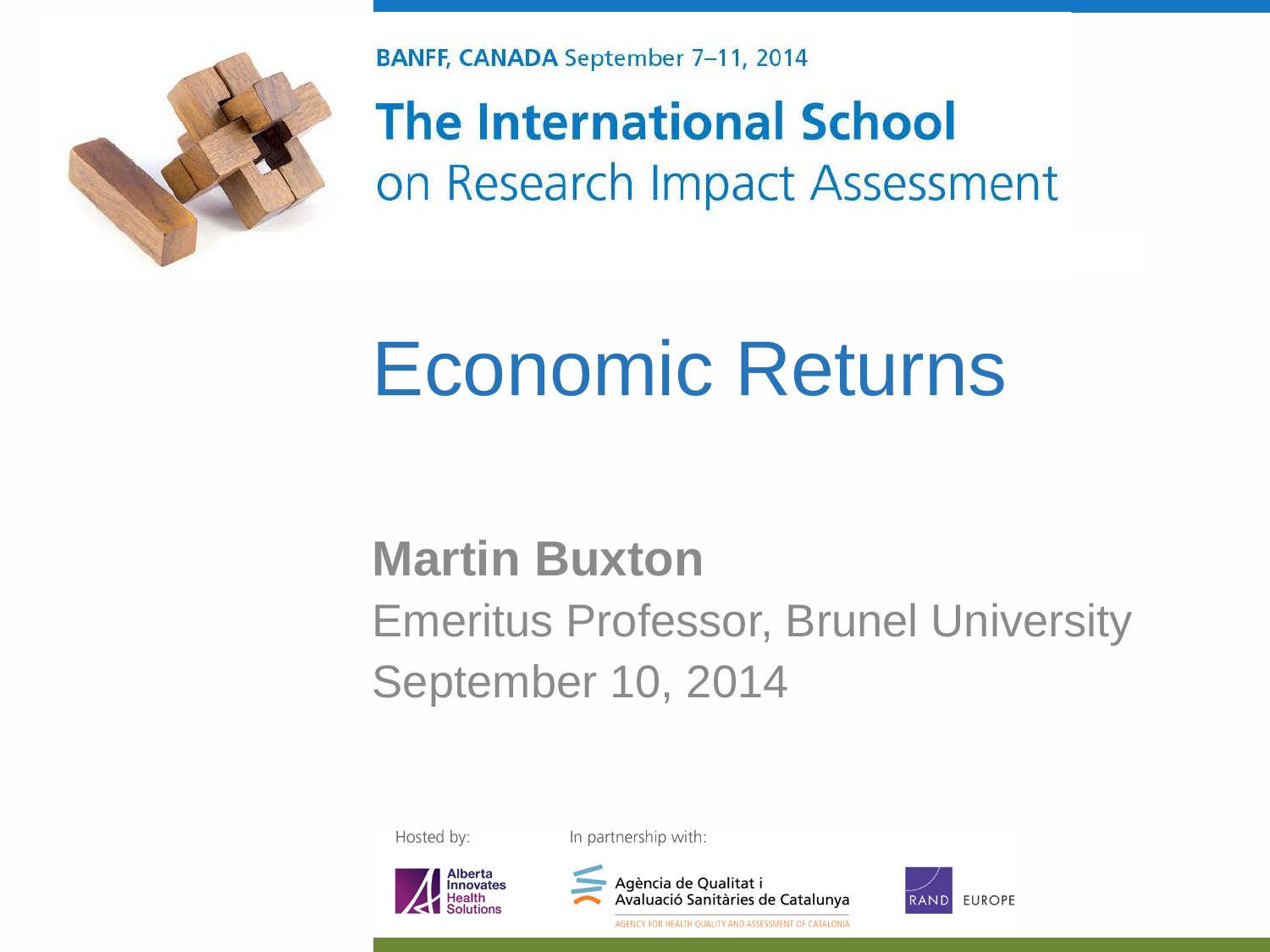#### Session overview

- Introduction: the broader questions
- When and why such studies be most useful?
- Spillover effects on GDP
- The return on investment from the net value of the health gains generated
	- Case study: The returns to public/charitable cancer research in the UK
- Key messages
- Recommended readings



#### **BANFF, CANADA 2014**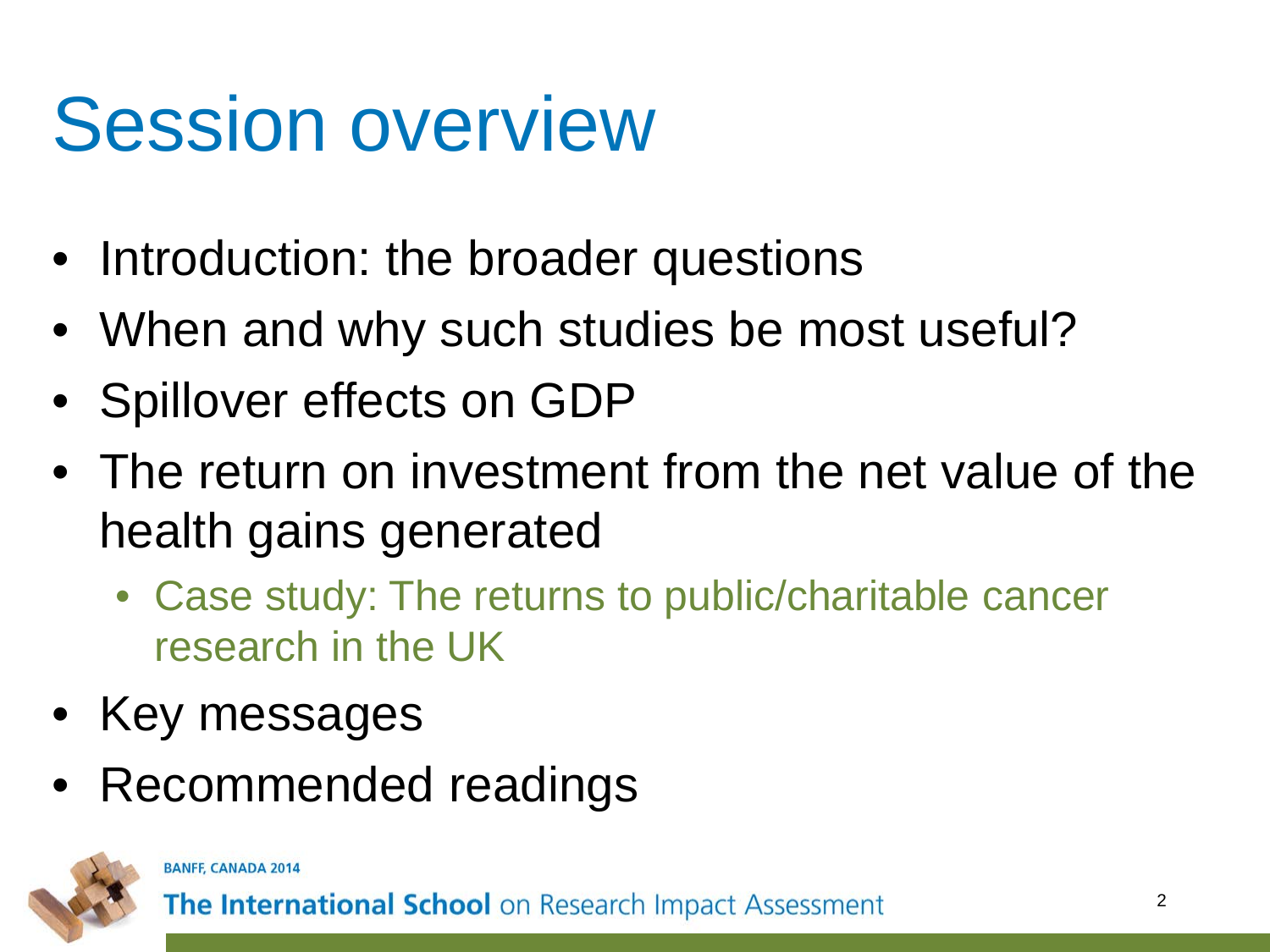#### Learning outcomes

- Identify the purpose of the method
- Select when this method is appropriate to use for an assessment
- Understand key methodological issue and the challenges in using the method
	- Design, data sources and collection, analysis, assumptions and reporting

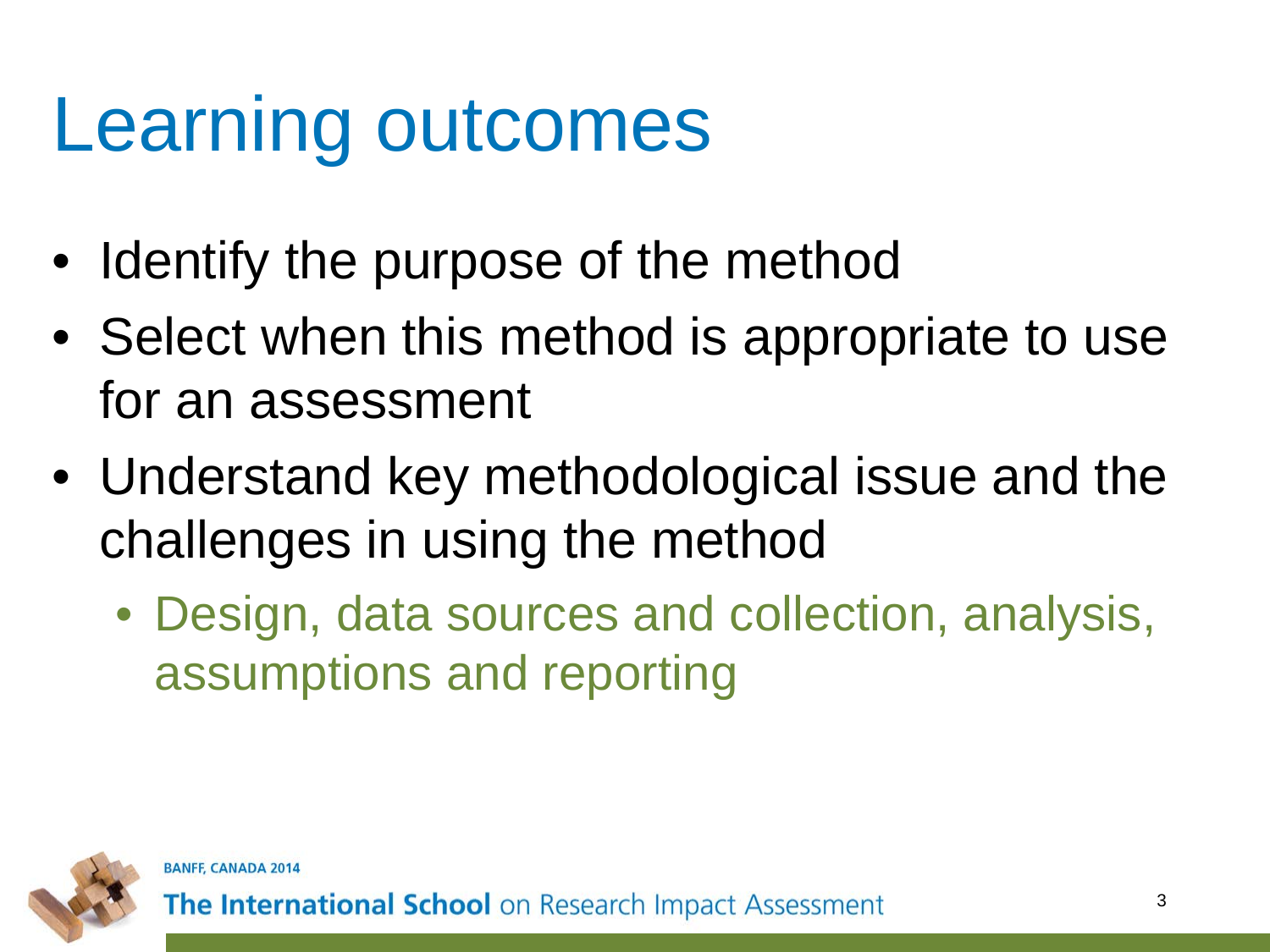#### The broader questions

- Is investment in medical research a good investment for the country or region?
- Does it help the economy overall?
- Can we put a value on the health impacts of medical research?
- Can we compare the return with that which could be achieved by using the "money" in a different way?

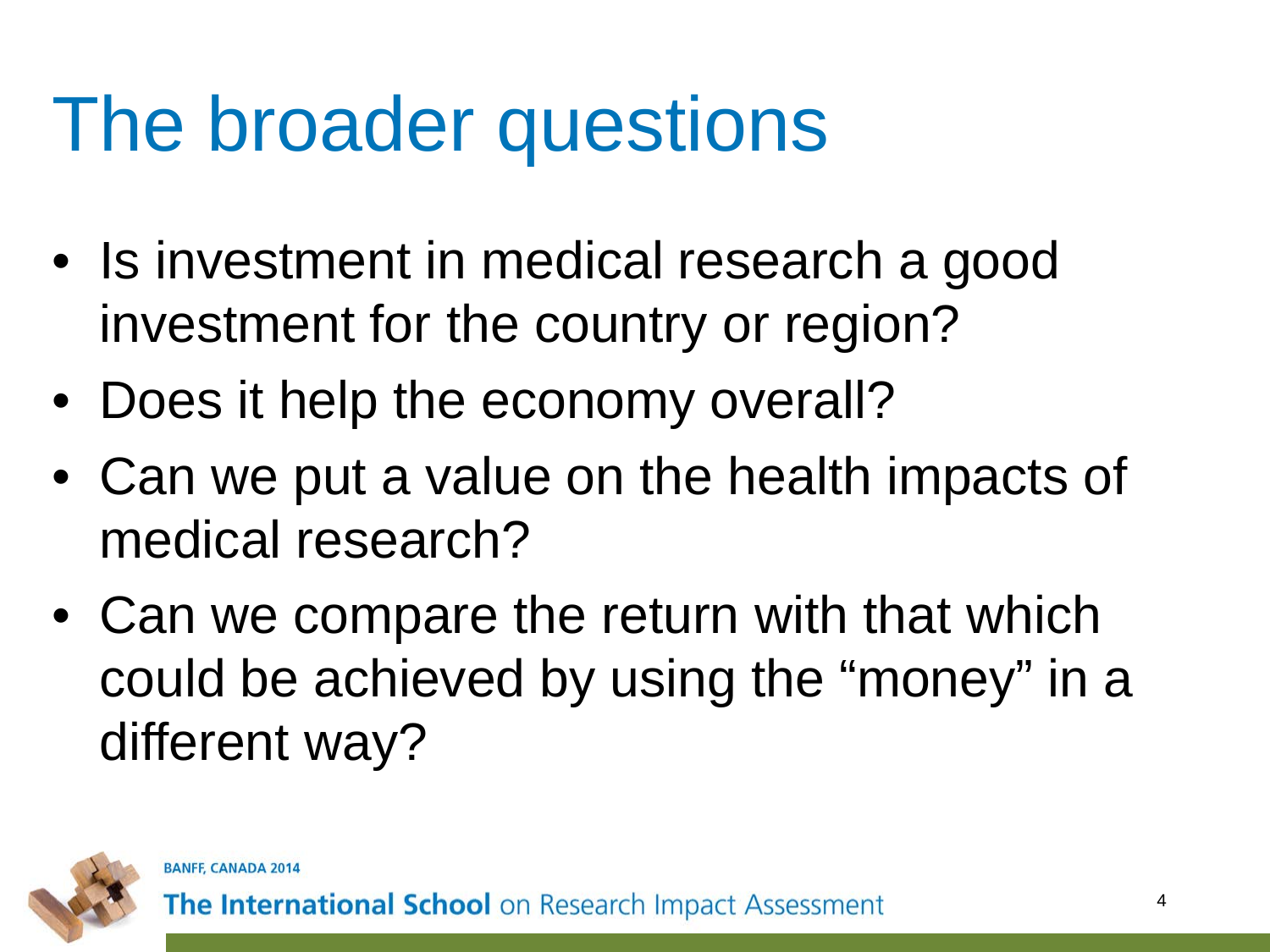# When to use economic approaches

- Answering economic questions for particular audiences
- Heavily dependent on times series of good data
	- Especially difficult at a sub-national level
- The 'power' of a 'numerical' answer
- Generally not possible to link economic returns to individual research funders or programmes

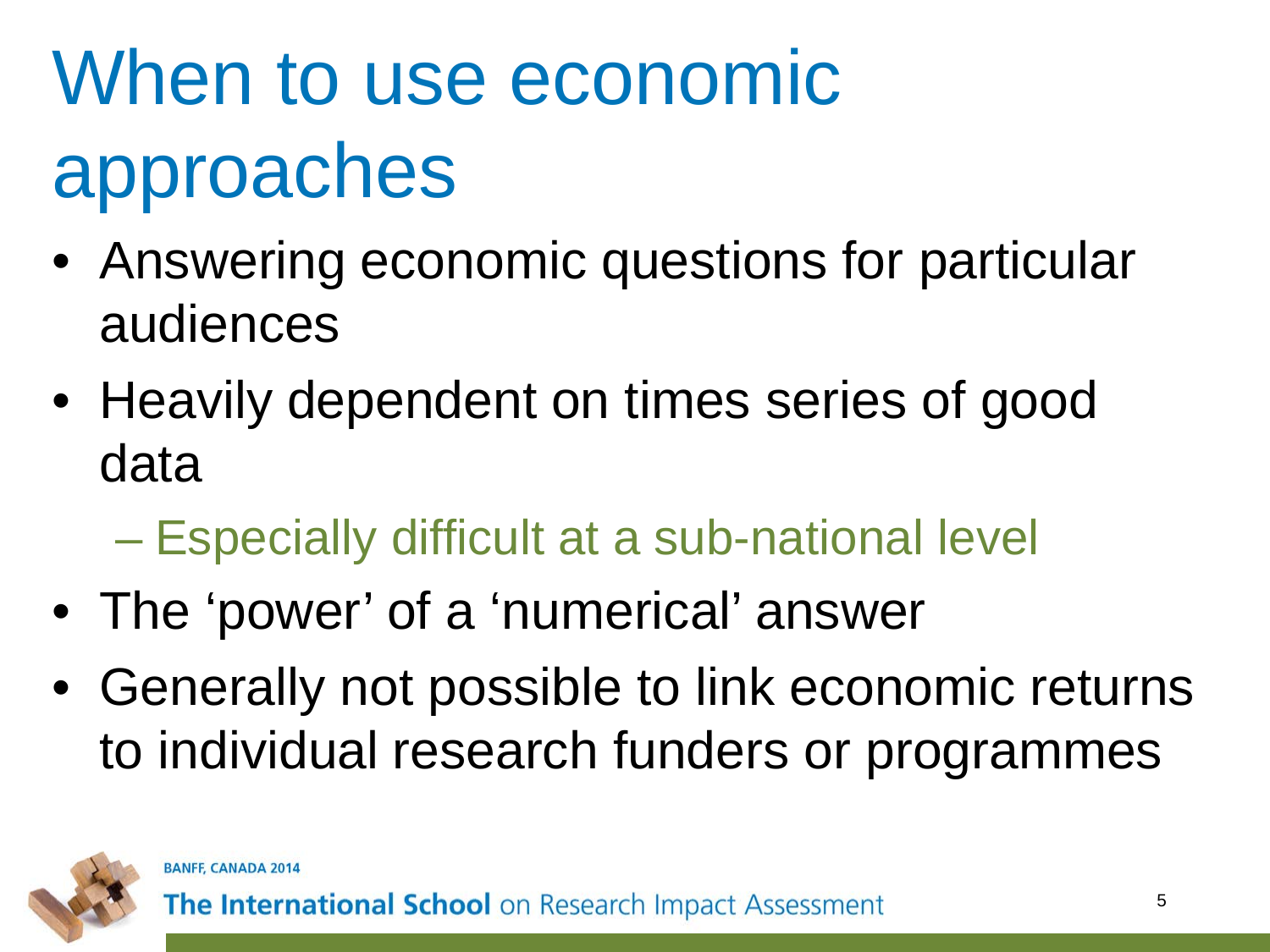## What is meant by economic returns?

- Generally returns valued in terms of currency (\$, £, yen, etc.)
- Traditionally has focused on impact on GDP
- But may use other "economic indicators"
	- Jobs created
	- Value of commercial medical products sector
- But may also include other valued outcomes (such as improved health)

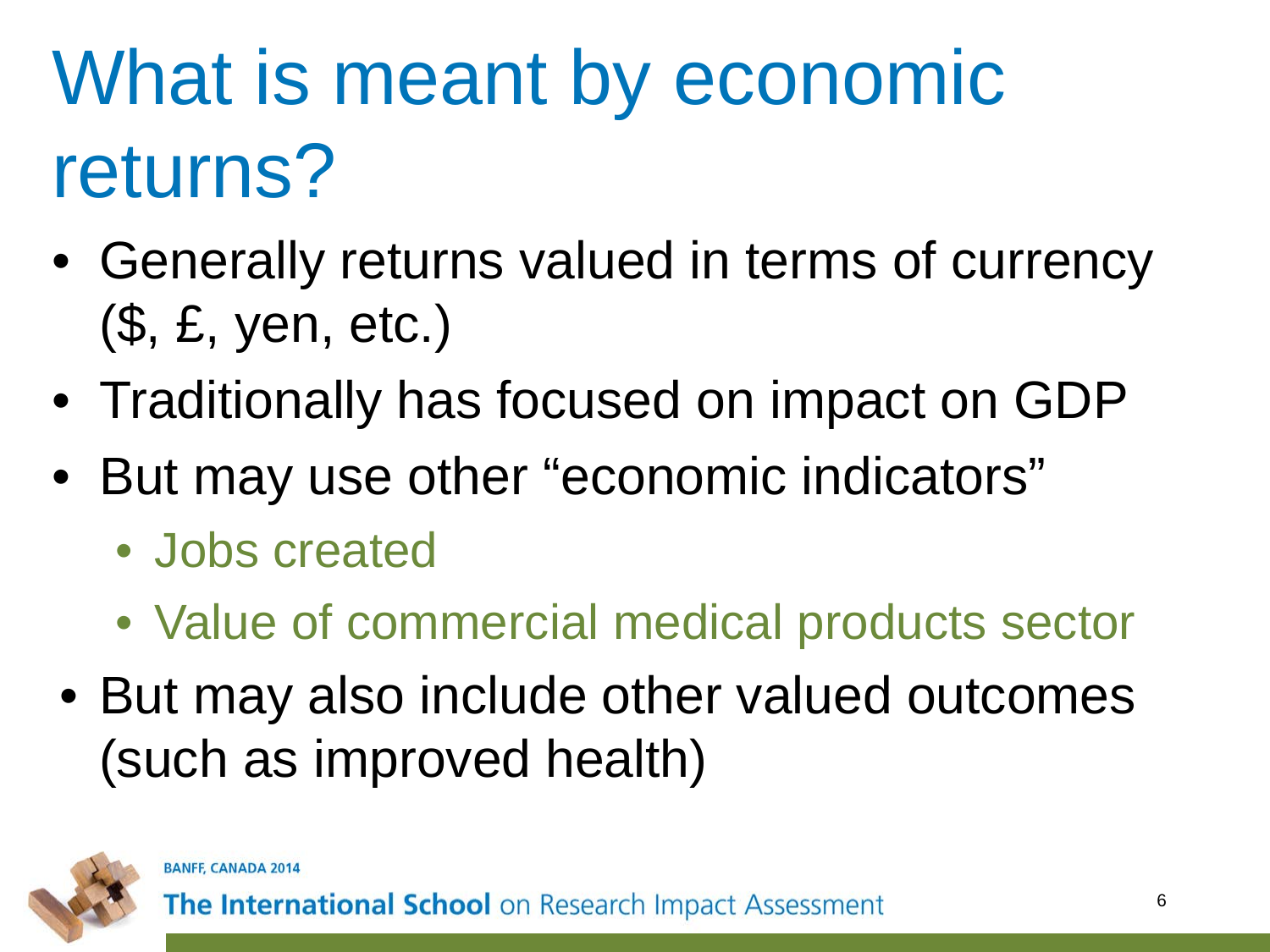#### Rates of return

- Emphasises that health research is an investment
- Competing for resources with
	- Other research investments
	- Other general investments (e.g., infrastructure)
	- Other current consumption (e.g., current health care)
- Therefore, there is always an opportunity cost
	- The value of what could have been achieved with the resources used in an alternative manner

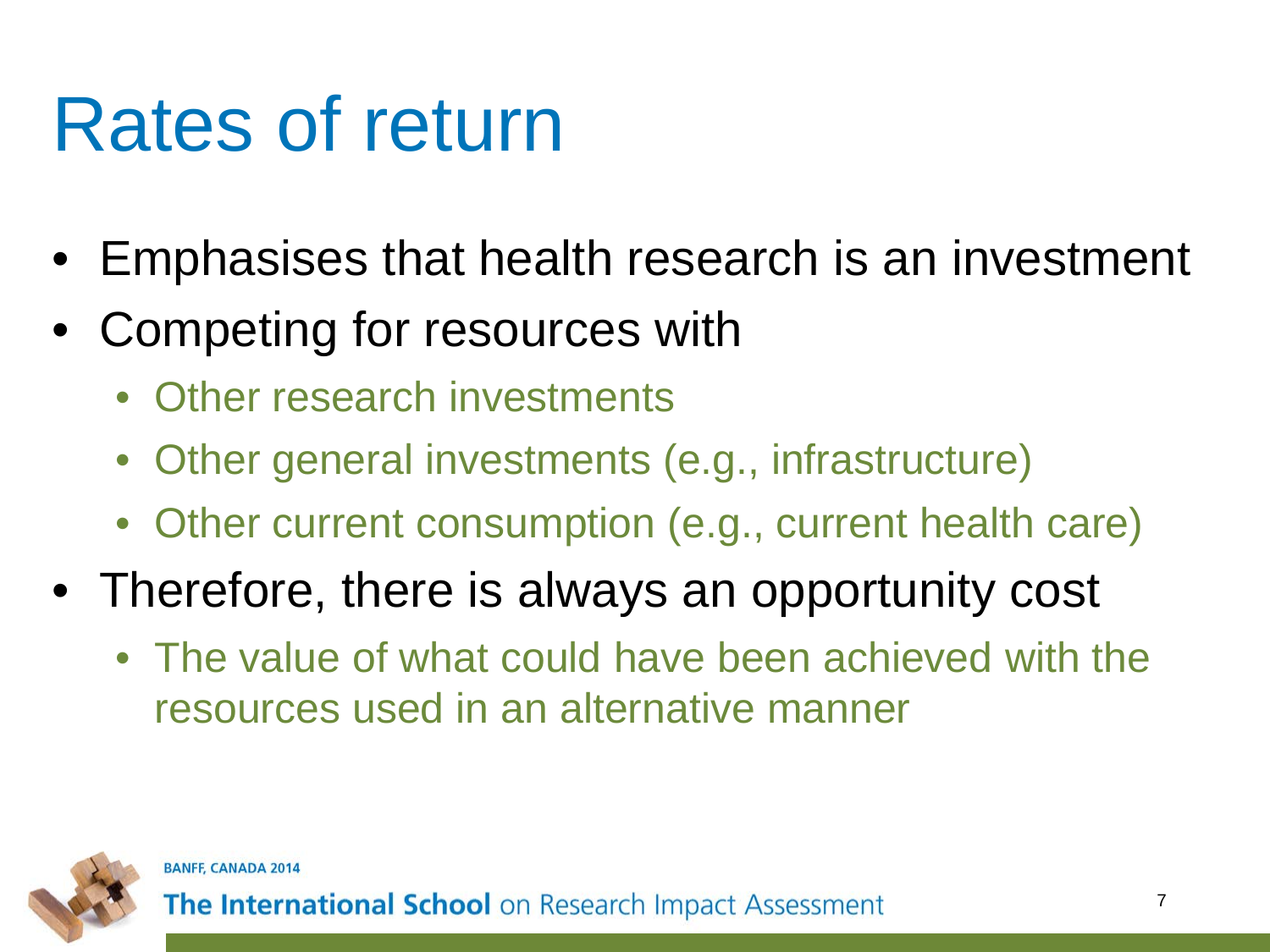# Previous studies of return to health research

- Direct savings to health care system
	- Eg: savings resulting from HTA projects in Quebec (Jacob and MacGregor, 1997)
- Benefits to the economy from a healthy workforce/avoidance of lost production
	- Eg: benefits to work-force in various countries from control of Chagas disease (Moncayo, 2003)
- Benefits to the economy from related commercial development

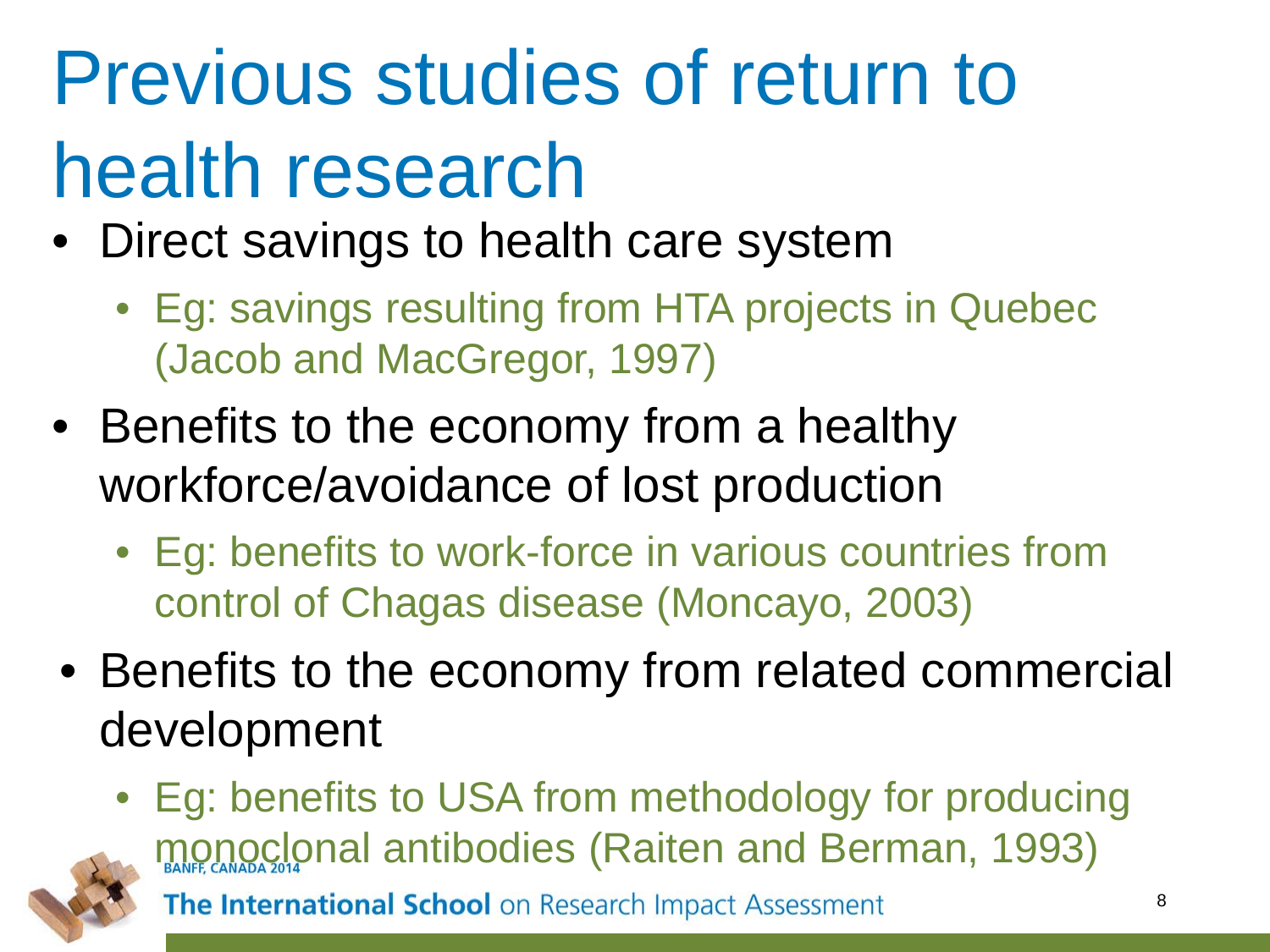# Previous studies of return to health research *(cont'd)*

- Generalised spillover effects as reflected in GDP
	- Eg: Review and estimates for UK (HERG, OHE & RAND, 2008)
- Intrinsic value of health gains
	- Eg: Returns from cardiovascular research in UK (HERG,OHE & RAND, 2008) and in Canada (Oliveira et al, 2013)

Adapted from Buxton et al, 2004

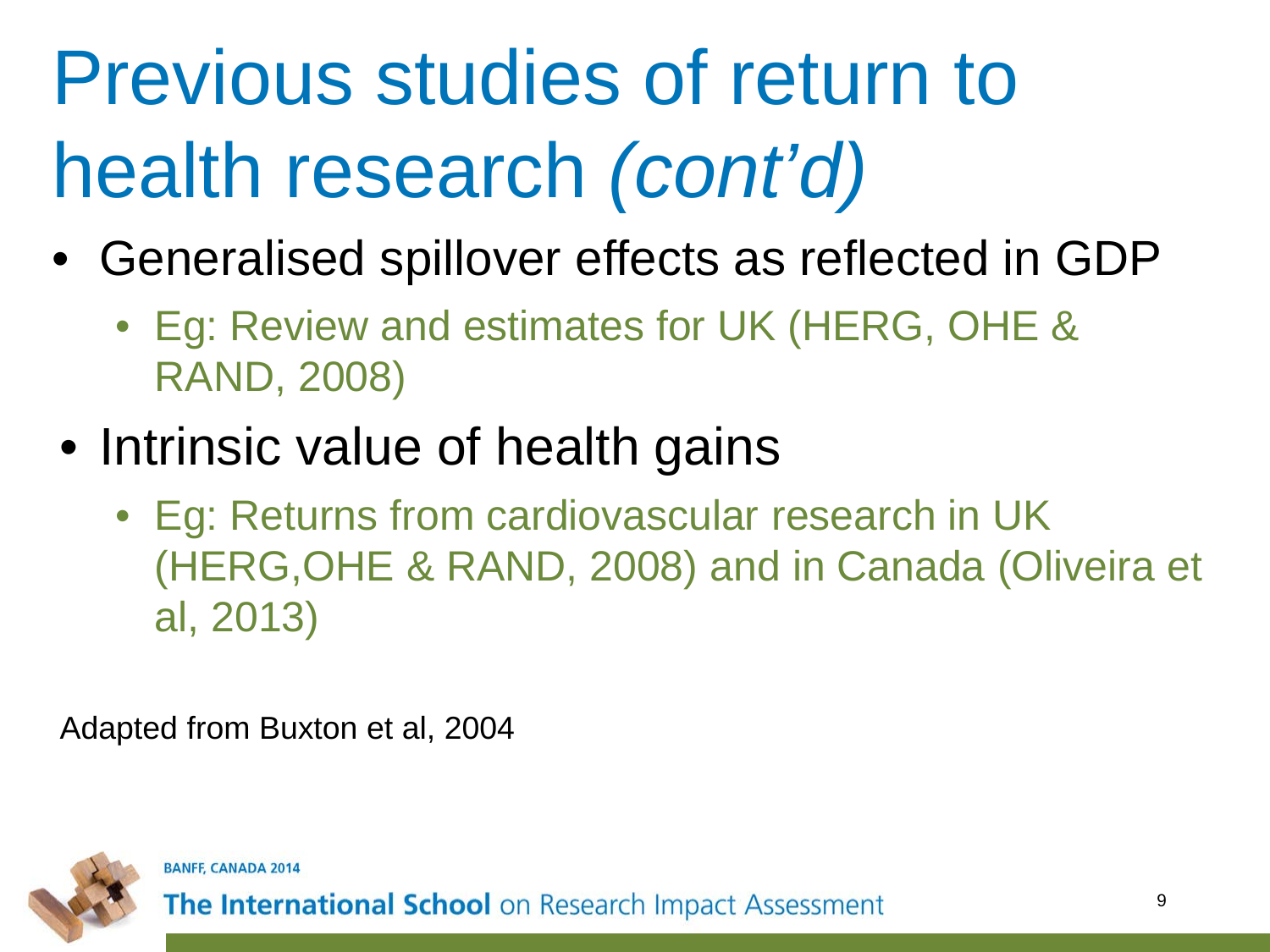## Which economic focus and why?

- Focus depends on:
	- national or regional context
	- stated purpose (claims for) research investment
	- key concerns of the primary audience for the assessment
- For example, focus on effect on workforce is likely to be much more important in developing country than in a mature economy with a generally healthy population

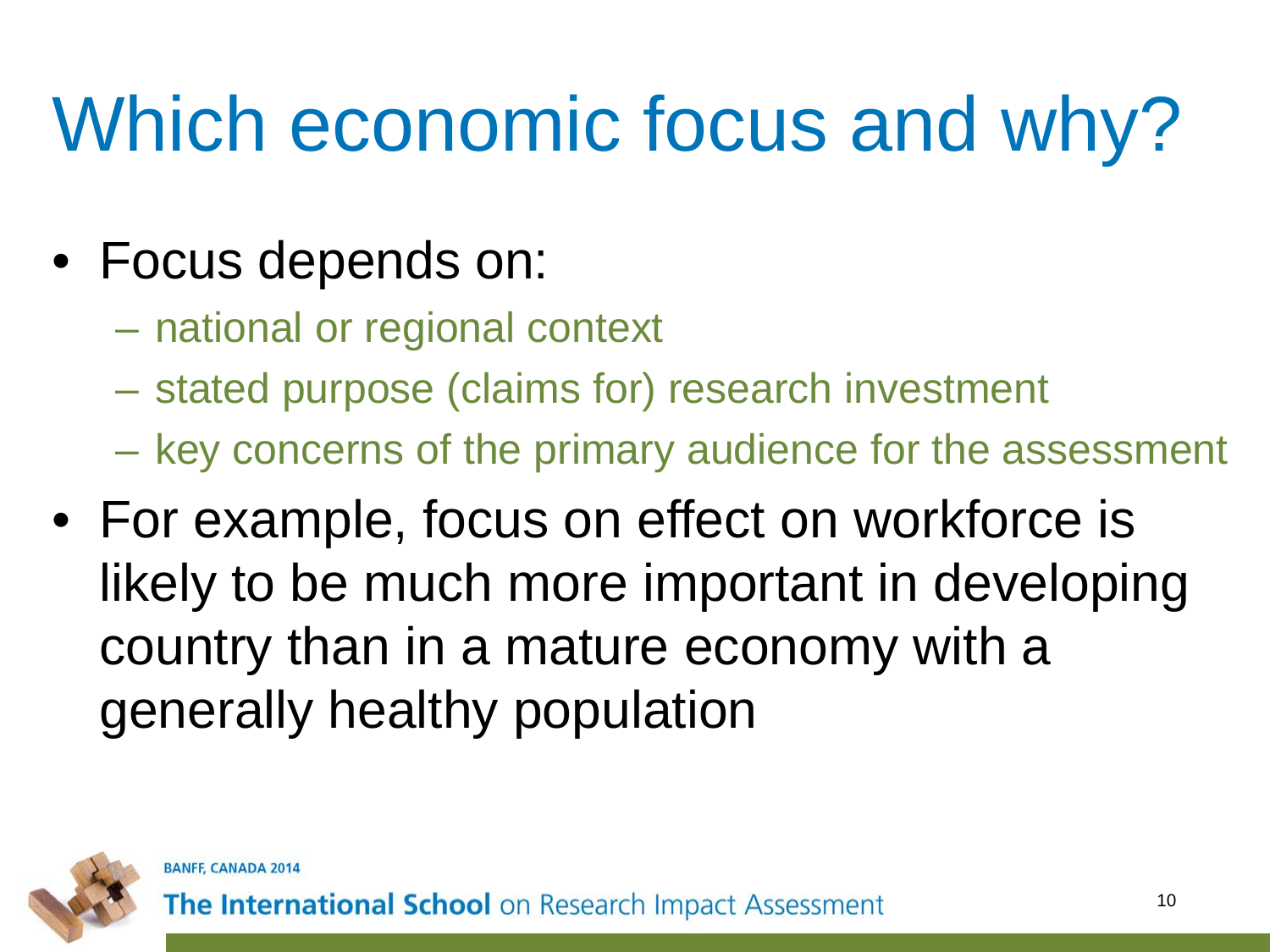# Today's foci:

#### • **Spillovers**

- Economic return directly relating to GDP
- Area of much current interest and often a key argument for public investment in research generally

#### • **Net value of health gains**

- Economic measure directly reflecting the stated aims and purpose of most charitable medical research funding
- Approach that is being used increasingly in a number of countries (USA, Australia, UK, Canada)

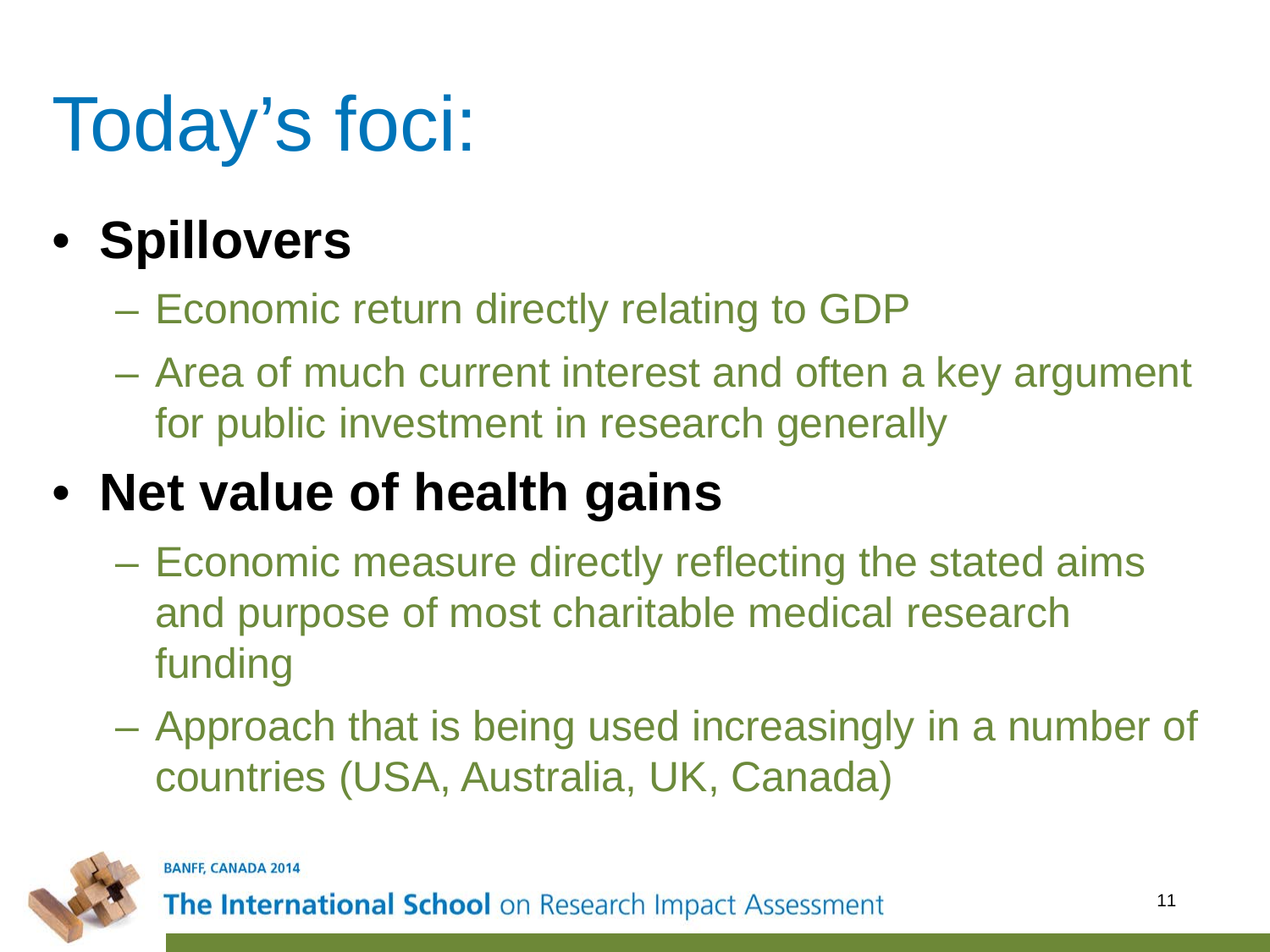### Spillover effects

- GDP benefits to third parties (primarily, but not exclusively, the private pharmaceutical/ biomedical industry) generated by public medical research investment
- Research investment leads to:
	- Innovation (patents and new products or processes)
	- Improved performance and growth of firms

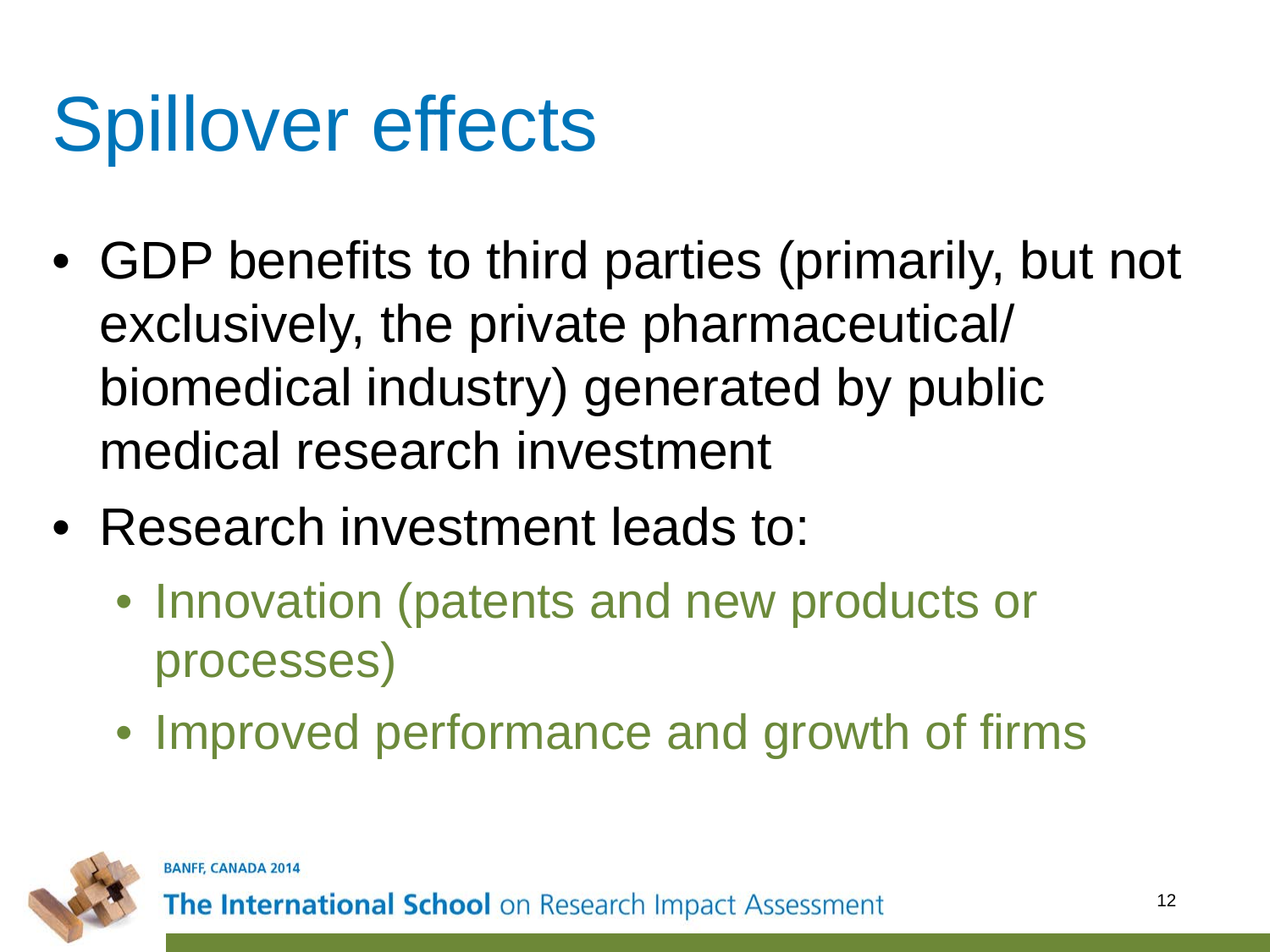# Spillover effects *(cont'd)*

- Many mechanisms involved, including:
	- Skilled labour
	- Shared knowledge and networks
	- Encouraged entrepreneurship (new start-ups, etc.)
- Geographical dimension to spillovers
	- Narrow locality (science parks)
	- Broader regions (golden triangle [UK]; Silicon Valley, California)
- A by-product OR the main reason for investment?



#### **BANFF, CANADA 2014**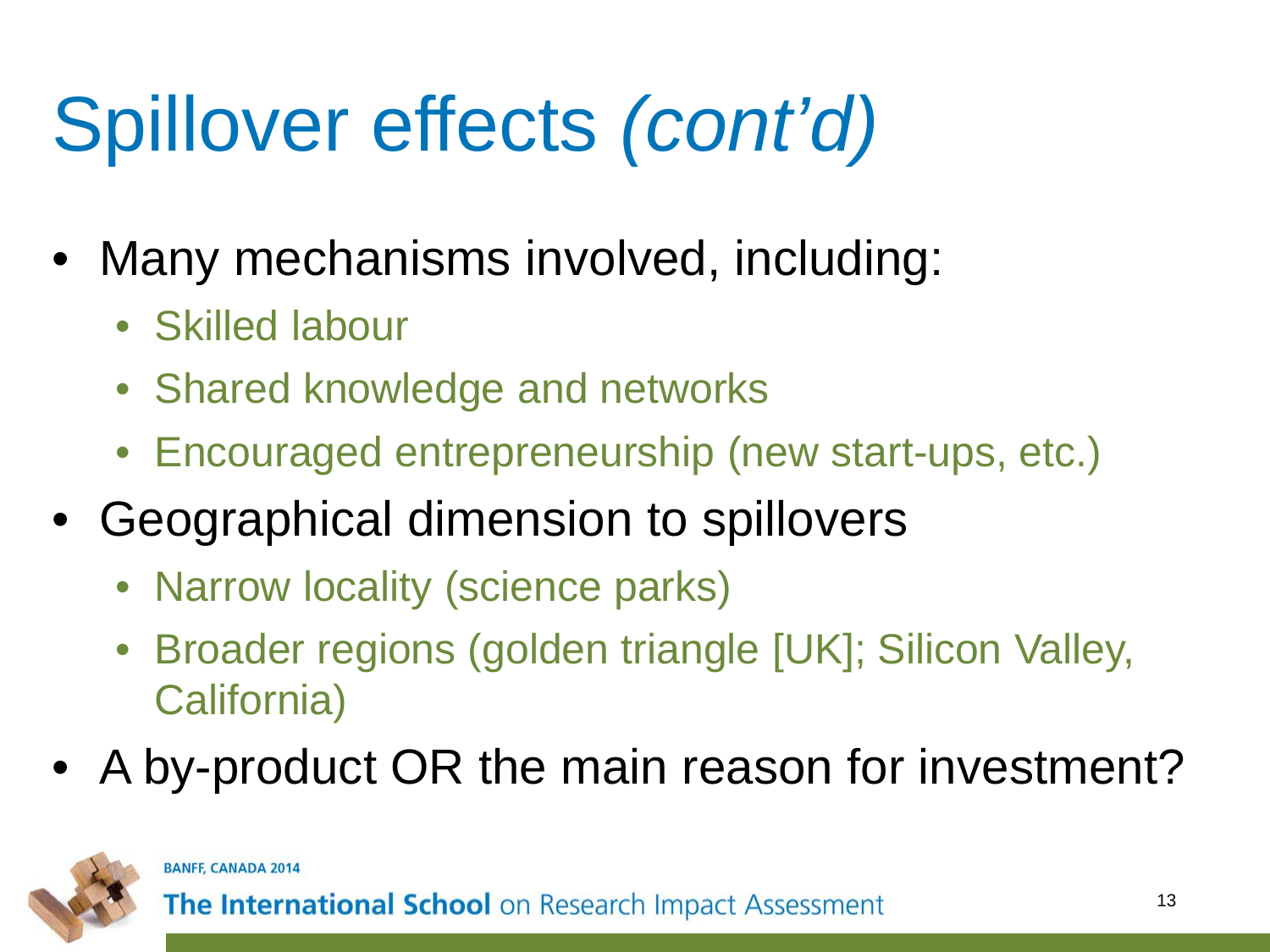#### Measuring spillovers

- Relatively complex econometric analysis
- Requires reliable long time series of data
- Basically measures the lagged effect of changes in public/charitable research on changes in private sector R&D or private sector activity as a whole
- As a result, relatively few studies have been undertaken…

But estimates suggest…

- **Providing** we can generalise from limited, mainly US data (not all relating to medical research)
- Substantial returns:
	- Internal rate of return of 20%–67%
	- Our best estimate of around 30%

From HERG, OHE, RAND, 2008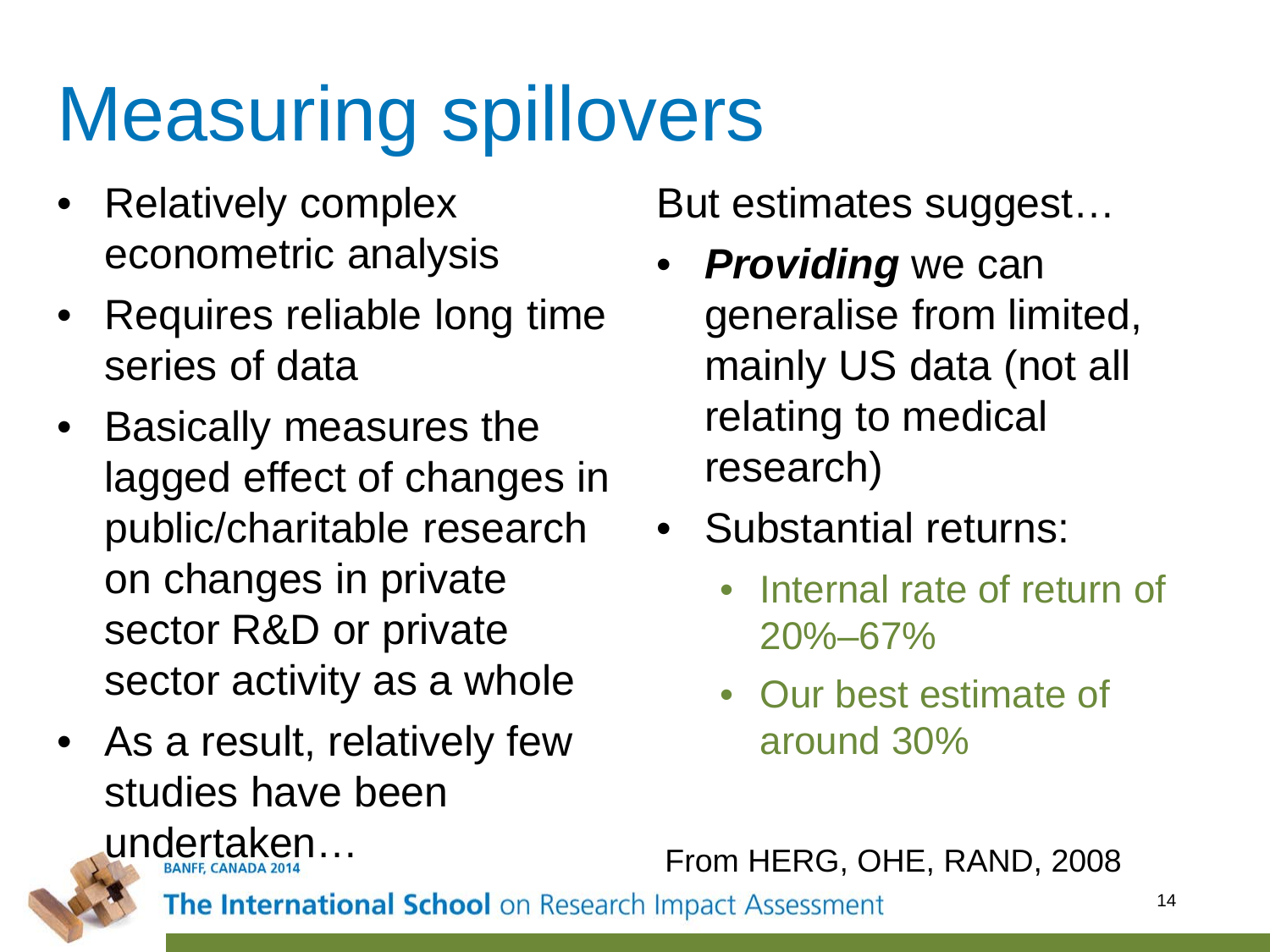### But what about the health gains?

- The overt reason for investing in medical research is to improve health
- This is clearly valued—but not valued within traditional economic accounting (e.g., GDP)
- Can we estimate a rate of return on the investment in research in terms of the net value of the health generated?

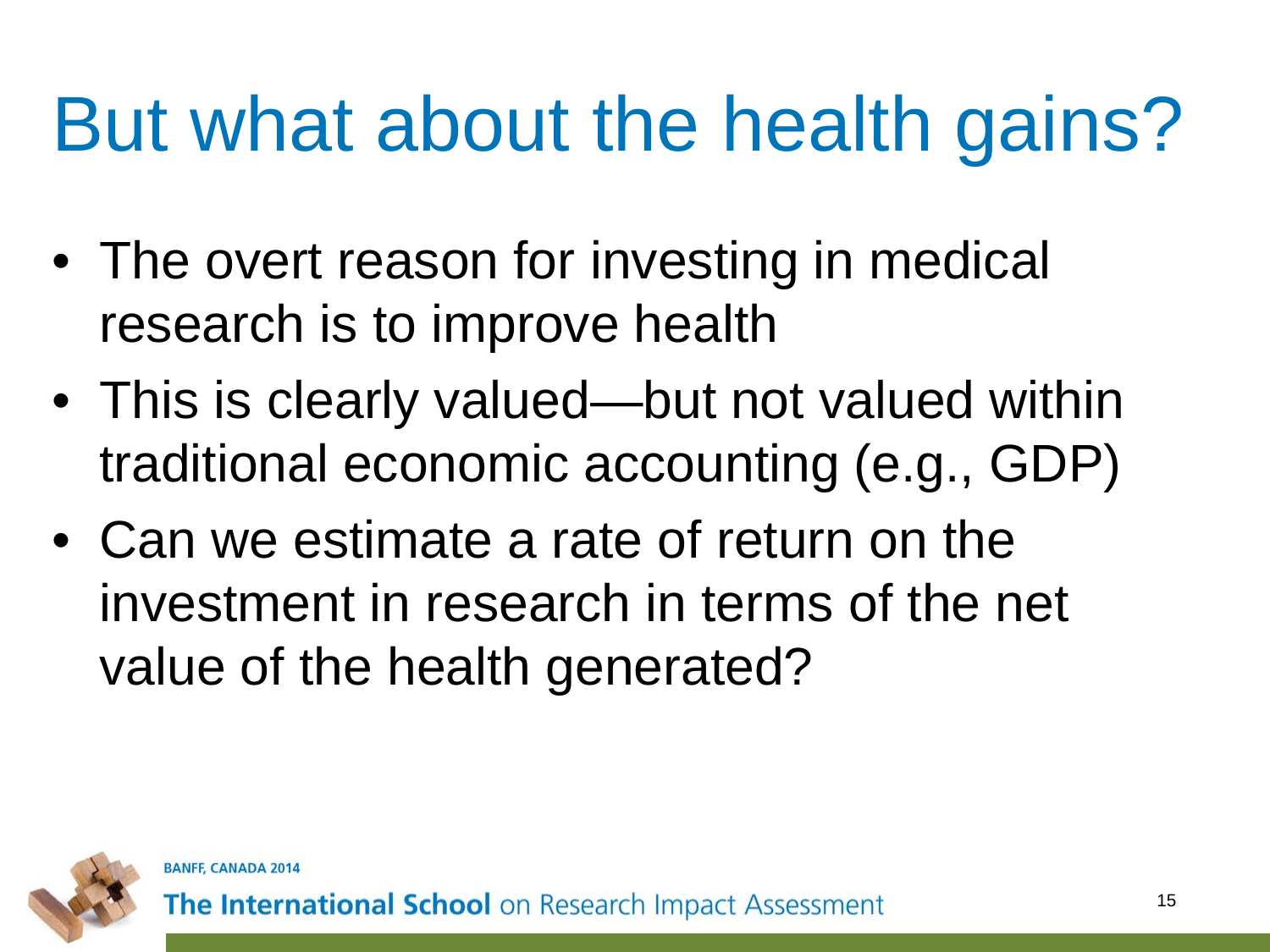# But what about the health gains? *(cont'd)*

- A number of studies have now been undertaken, and a methodology developed
- Case study:
	- The economic returns from publicly and charitably funded cancer related-research in the UK

Glover et al, 2014

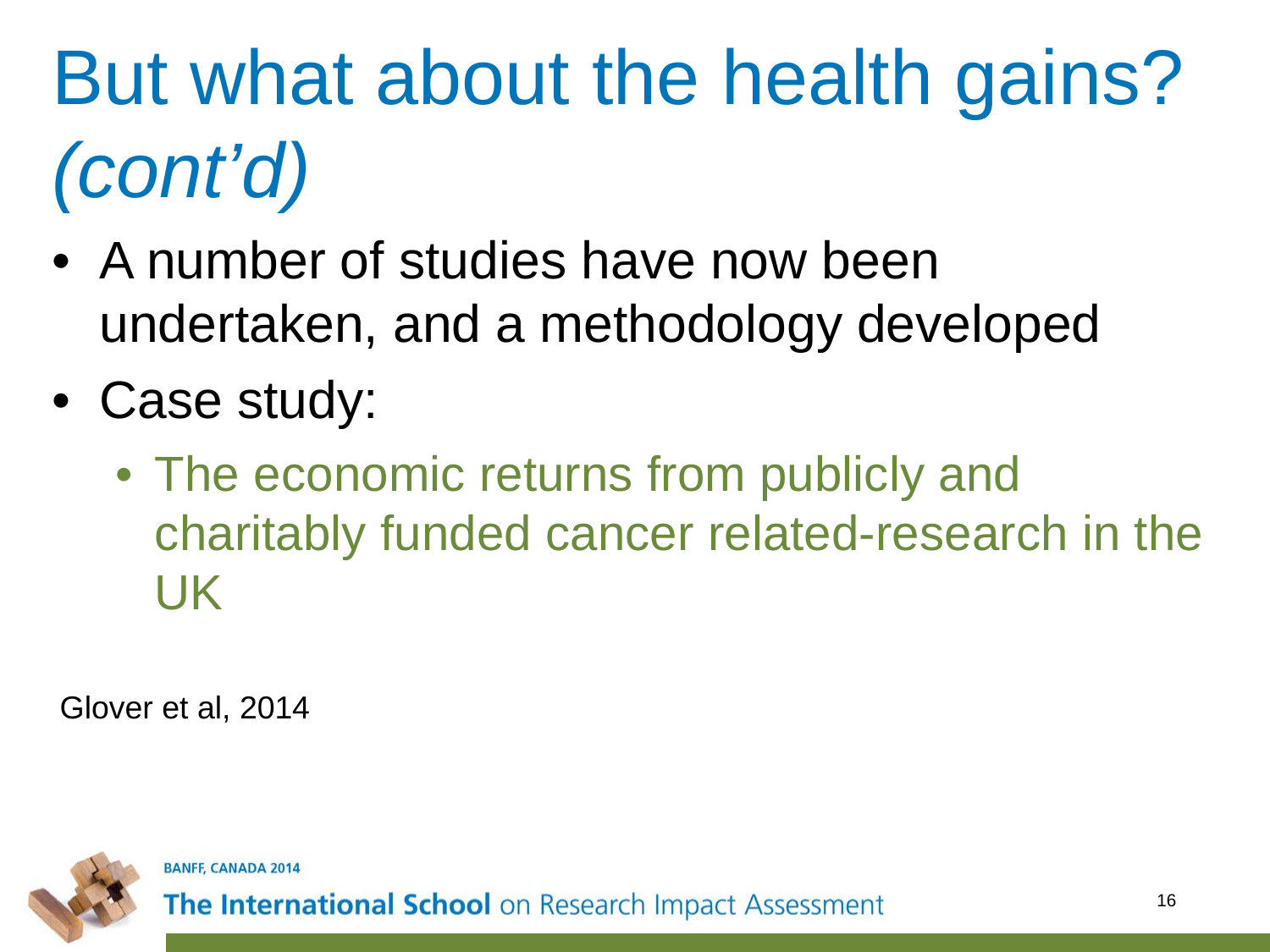#### To calculate the health gain element requires four key estimates



The proportion of UK research spend that can be attributed to UK health gain



**BANFF, CANADA 2014**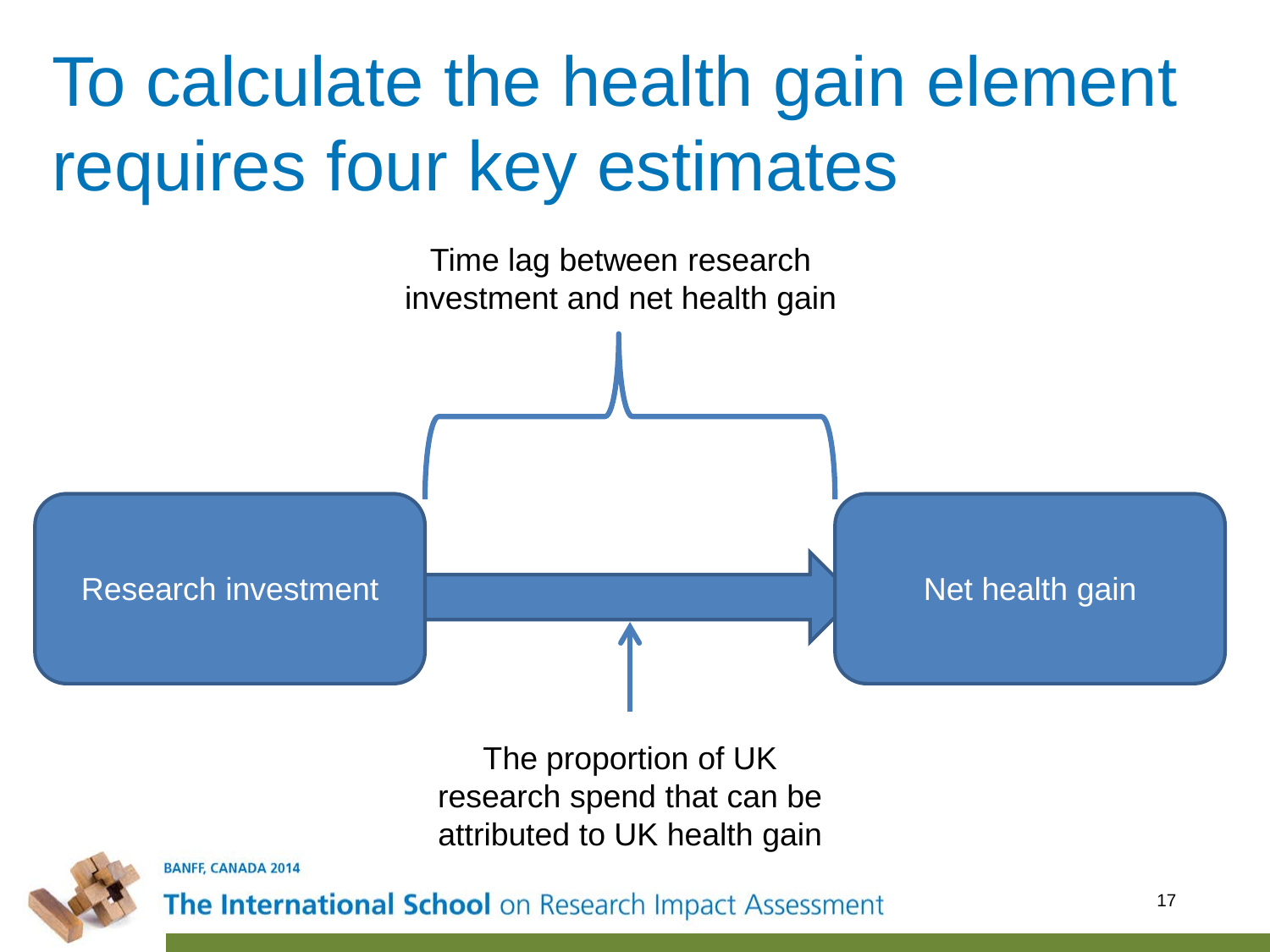### Estimating research investment

#### **Approach**

- Collated funding data for 11 research funders, 1970-2009 (40 years)
- Used a combination of public domain sources (e.g., annual reports, government S&T statistics), data provided to us directly from the funders with help of NCRI, and data provided by NCRI
- Made a number of assumptions in developing the time series
- Presented data in current (2011/12) prices including high/low estimates derived from assumptions

#### **UK research investment**

• Between 1970-2009, £15b (in 2011/12 prices) of public and charitable funding was invested on cancer-related research in the UK





#### **BANFF, CANADA 2014**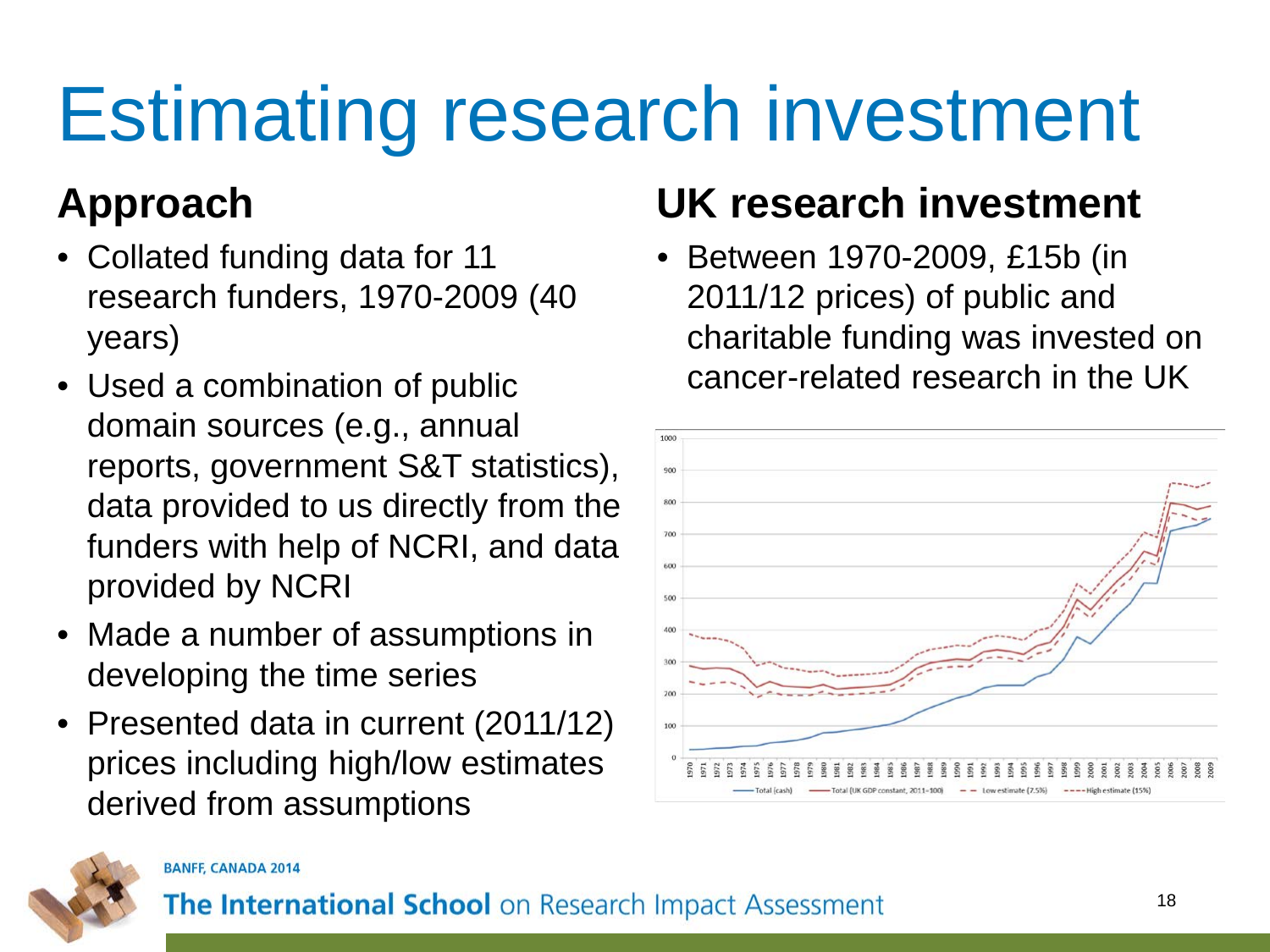### Assumptions, limitations and caveats

- Costs of private sector research and development (R&D) investments are accounted for in our analysis as elements within the cost of delivering health care as they are assumed to include the private sector's return on its R&D investments
- Definitions of the cancer-related research used by the research funders captures basic research that may have contributed to developments in this area
- Total net flow of knowledge between disciplines is zero

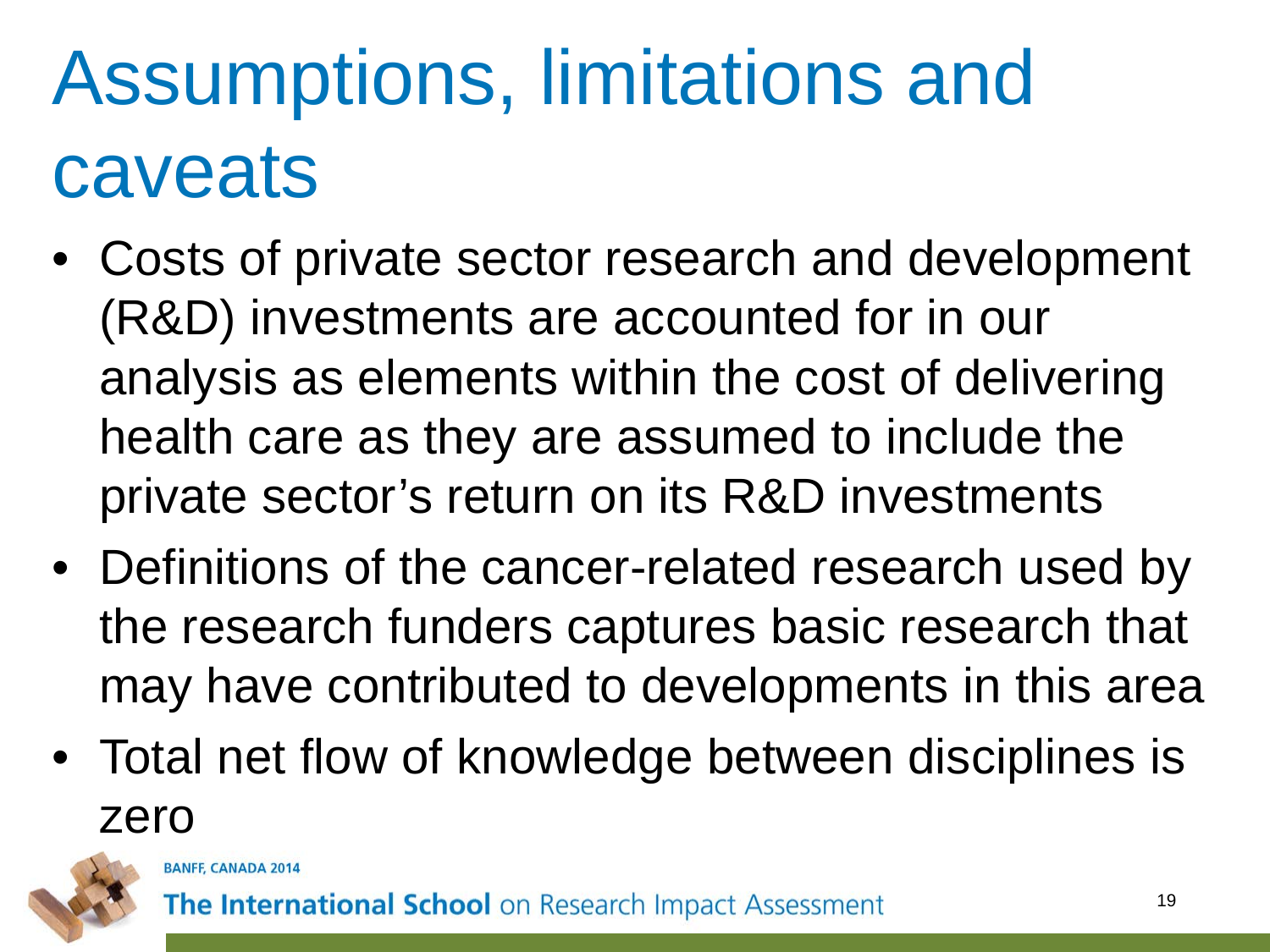#### Estimating the time lags from research to impact using clinical guidelines

- We analysed cited references on clinical guidelines
	- Look at the time difference between the date of publication of the guideline and the average date of publication of cited references (i.e., "knowledge cycle time")
	- Look at the proportion of papers that cite a UK address from the papers cited on guidelines
- We extracted and matched to the Web of Science 90% of cited papers from 22 clinical guidelines

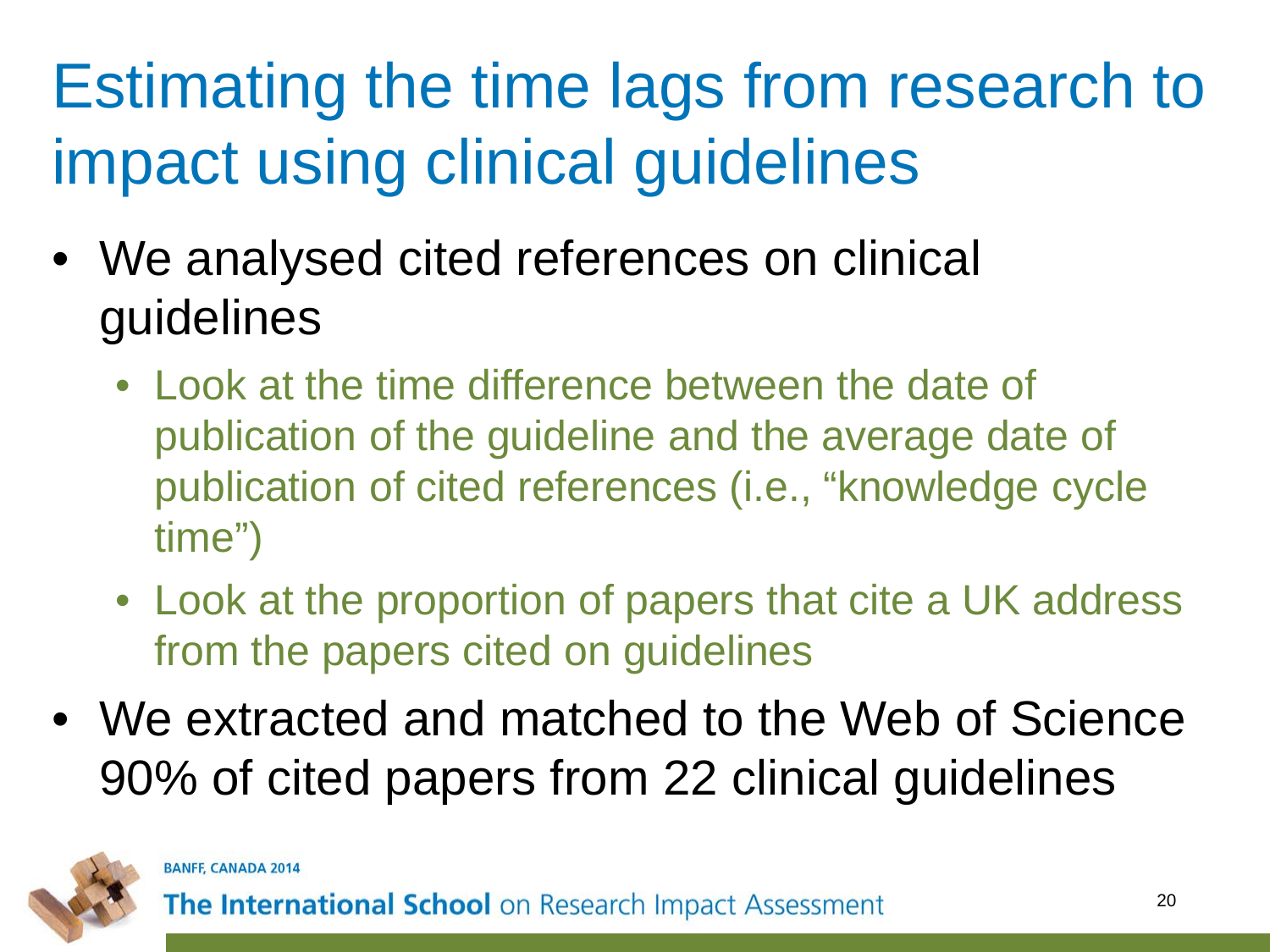#### Estimating the time lags from research to impact using clinical guidelines *(cont'd)*

• The time lag between spending on research and health gain is estimated at 15 years



![](_page_20_Picture_3.jpeg)

**BANFF, CANADA 2014**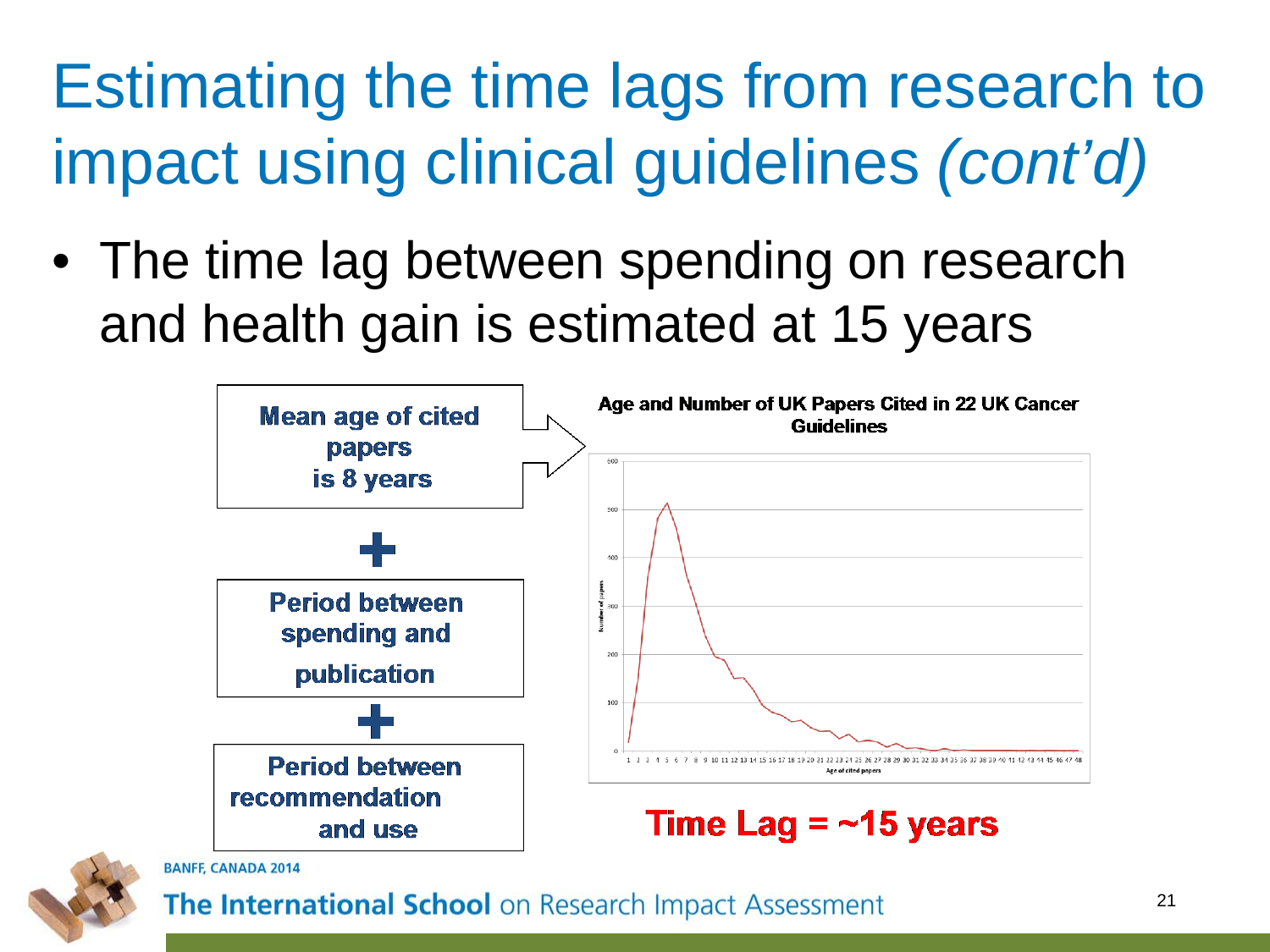### Assumptions, limitations and caveats

- The knowledge cycle time is largely determined through bibliometric analysis of clinical guidelines
	- The case studies demonstrate the complexity of biomedical and health innovation, especially when trying to measure the time by which it takes for research to develop into health benefits
	- Whilst the bibliometric approach provides us with an empirical estimate of both time lags, it inevitably is a gross simplification of a complex process

![](_page_21_Picture_4.jpeg)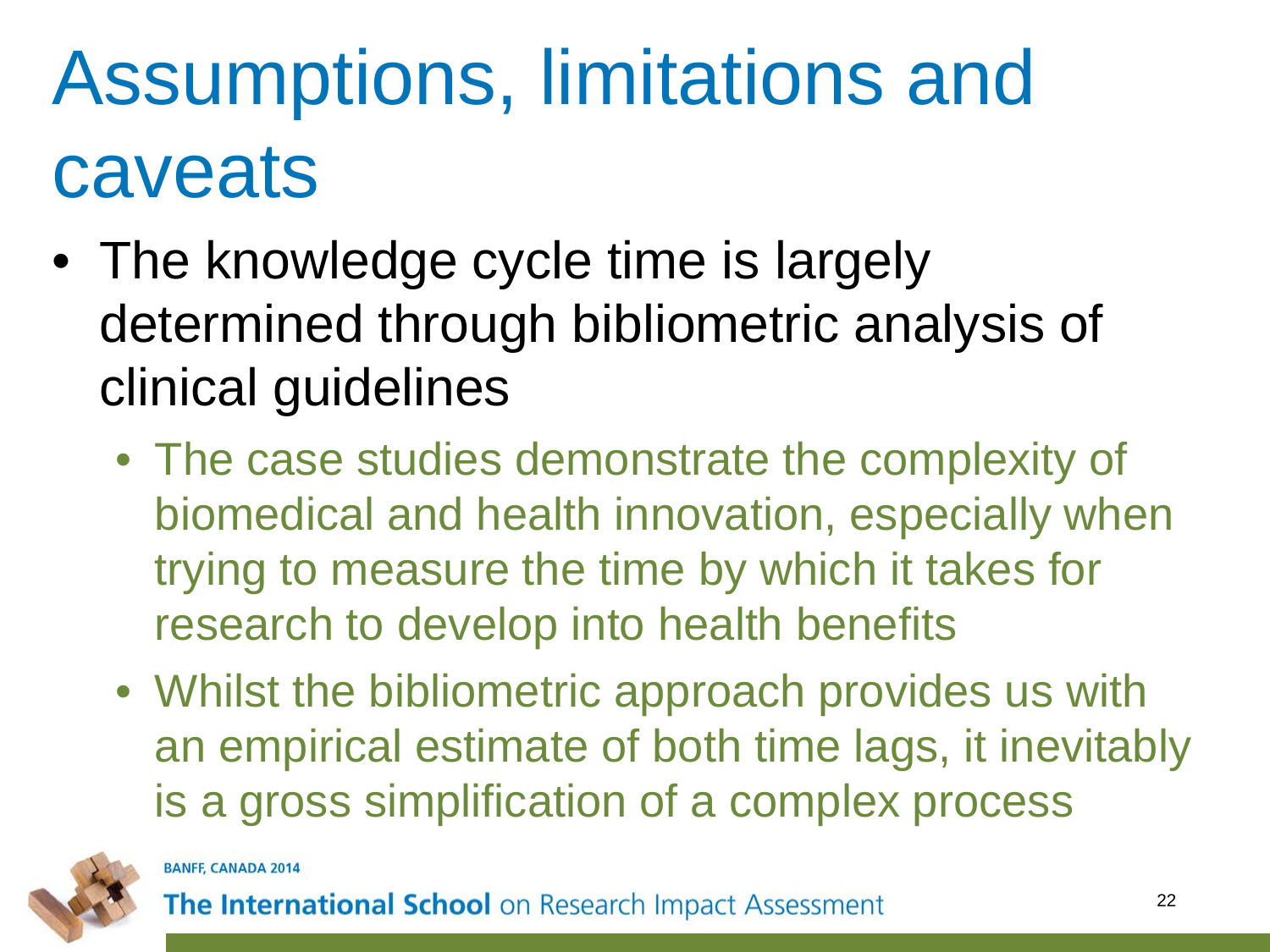#### Estimating the attribution to UK research using clinical guidelines

| Guideline                    | Country                                   | P              | $\%$ P |
|------------------------------|-------------------------------------------|----------------|--------|
| NHS Screening: Bowel         | <b>GREAT BRITAIN</b>                      | $\overline{2}$ | 100    |
| <b>NHS</b> Screening: Breast | <b>GREAT BRITAIN</b>                      | 9              | 53     |
| NICE: cancer referal         | <b>GREAT BRITAIN</b>                      | 104            | 30     |
| NICE: Early_breast_canc      | <b>GREAT BRITAIN</b>                      | 102            | 15     |
| NICE: Fam Breast             | <b>GREAT BRITAIN</b>                      | 50             | 26     |
| <b>NICE: Prostate</b>        | <b>GREAT BRITAIN</b>                      | 14             | 12     |
| NICE: Spine                  | <b>GREAT BRITAIN</b>                      | 10             | 13     |
| RCOA:CSQ_Lymph               | <b>GREAT BRITAIN</b>                      | 16             | 27     |
| RCOG: PregBreastCanc         | <b>GREAT BRITAIN</b>                      | 10             | 8      |
| RCP: M gmt_Lung_canc         | <b>GREAT BRITAIN</b>                      | 49             | 13     |
| SIGN: Bladder                | <b>GREAT BRITAIN</b>                      | 27             | 16     |
| <b>SIGN: Breast</b>          | <b>GREAT BRITAIN</b>                      | 46             | 15     |
| SIGN: Cervical               | <b>GREAT BRITAIN</b>                      | 28             | 13     |
| SIGN: Childhood              | <b>GREAT BRITAIN</b>                      | 63             | 21     |
| SIGN: Colorectal             | <b>GREAT BRITAIN</b>                      | 54             | 25     |
| SIGN: Head & Neck            | <b>GREAT BRITAIN</b>                      | 46             | 8      |
| SIGN: Lung                   | <b>GREAT BRITAIN</b>                      | 53             | 16     |
| SIGN: Melanoma               | <b>GREAT BRITAIN</b>                      | 42             | 13     |
| SIGN: Oesophageal            | <b>GREAT BRITAIN</b>                      | 64             | 17     |
| SIGN: Ovarian                | <b>GREAT BRITAIN</b>                      | 29             | 44     |
| SIGN: Pain                   | <b>GREAT BRITAIN</b>                      | 33             | 16     |
| <b>SIGN: Testicular</b>      | <b>GREAT BRITAIN</b>                      | 51             | 22     |
|                              | average                                   |                | 24     |
|                              |                                           |                |        |
|                              | <b>Total</b><br><b>BANFF, CANADA 2014</b> | 903            | 17%    |

• Analysed 4051 publications to estimate attribution

**17% of addresses on papers were from the UK**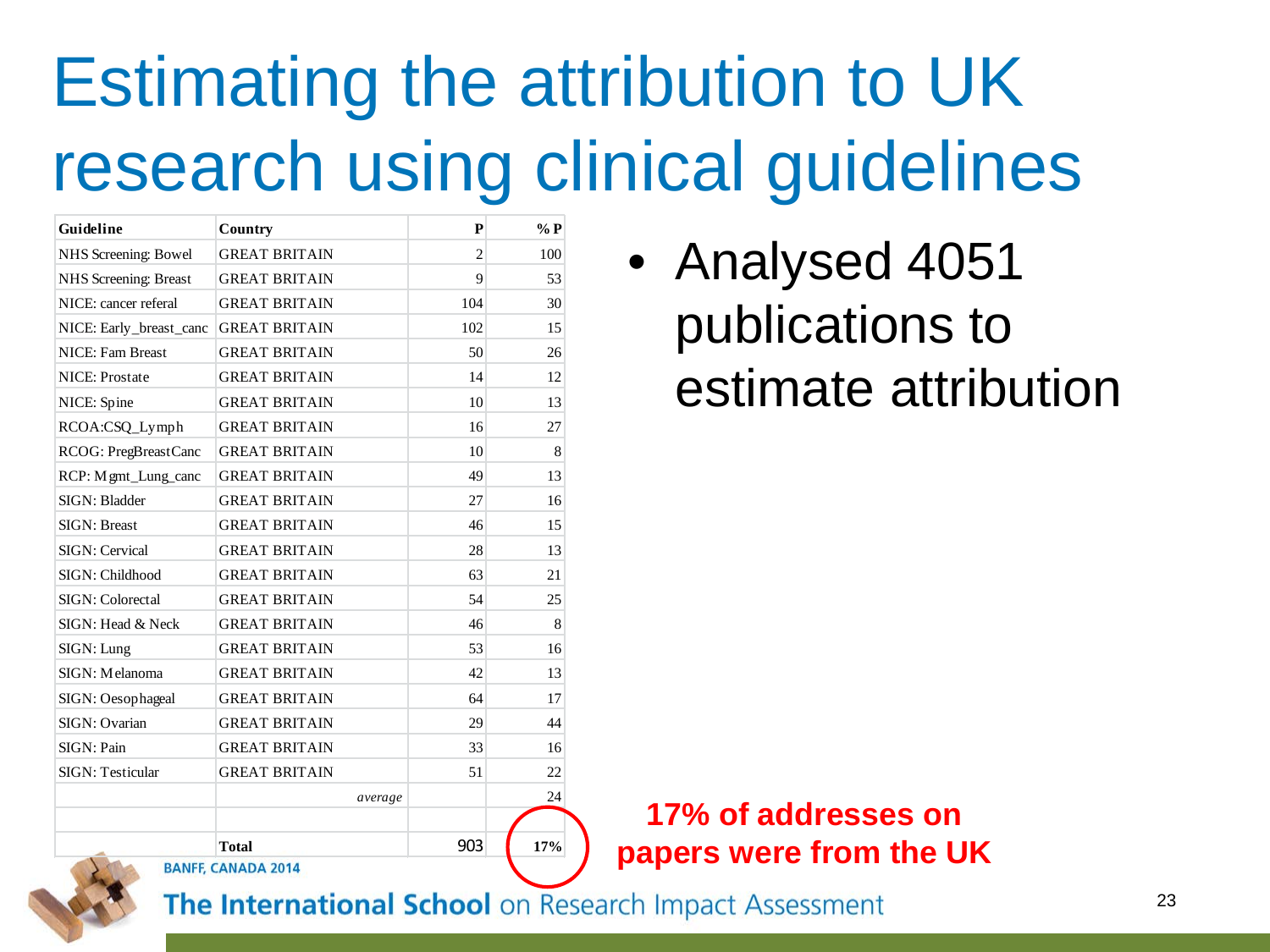### Assumptions, limitations and caveats

- The rate of attribution is largely determined through bibliometric analysis of clinical guidelines
	- Whilst the bibliometric approach provides us with an empirical estimate to attribute health gain to UK research, it inevitably is a gross simplification of a complex process

![](_page_23_Picture_3.jpeg)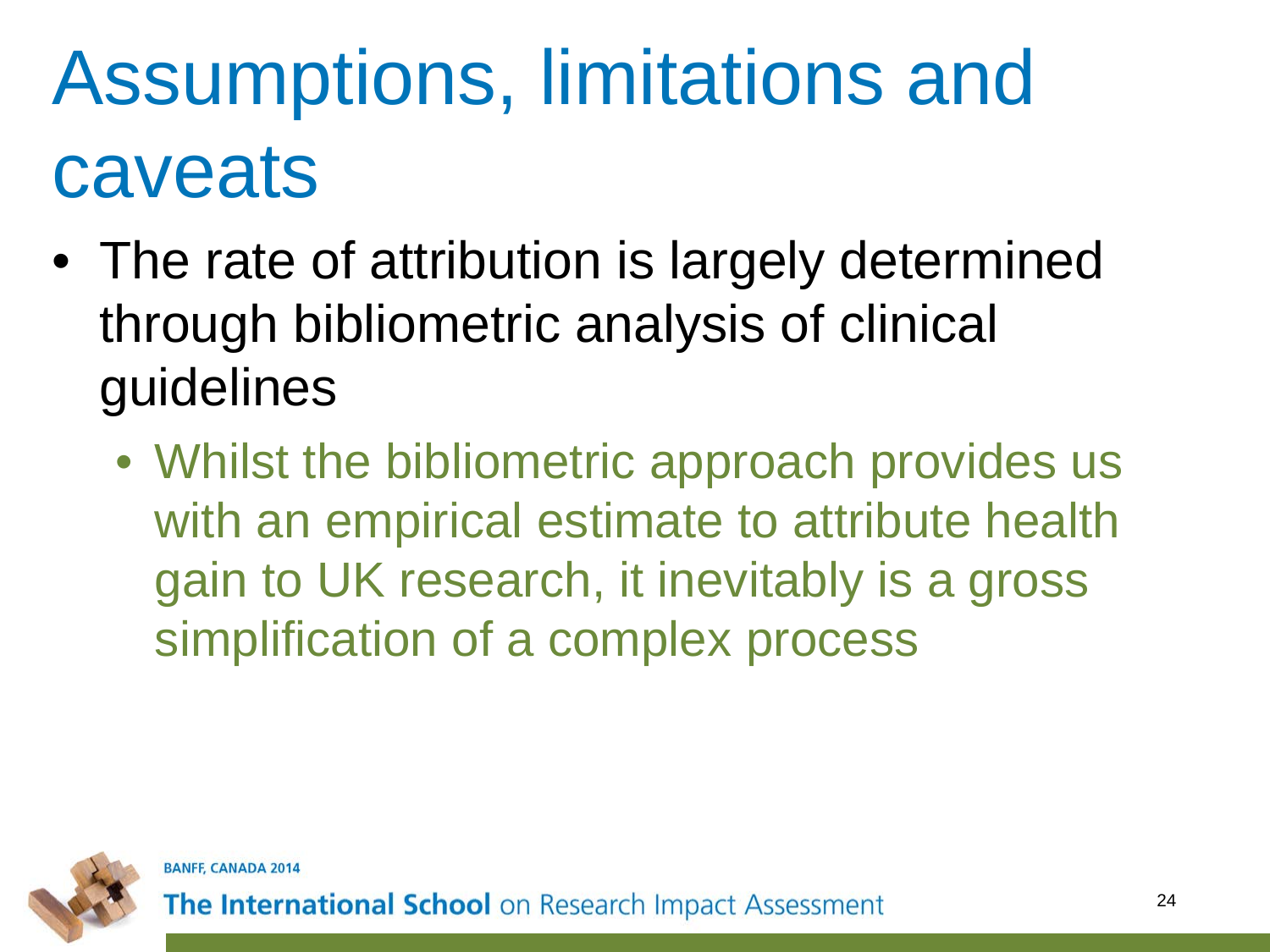# Estimating health gain—overview of approach

- Prioritise main sources (by cancer type or intervention) of health benefits delivered in the period 1991-2010
- For each relevant intervention considered, identify relevant studies that have estimated:
	- The (discounted) life time quality adjusted life year (QALY) gains; and
	- The (discounted) net health service costs

![](_page_24_Picture_5.jpeg)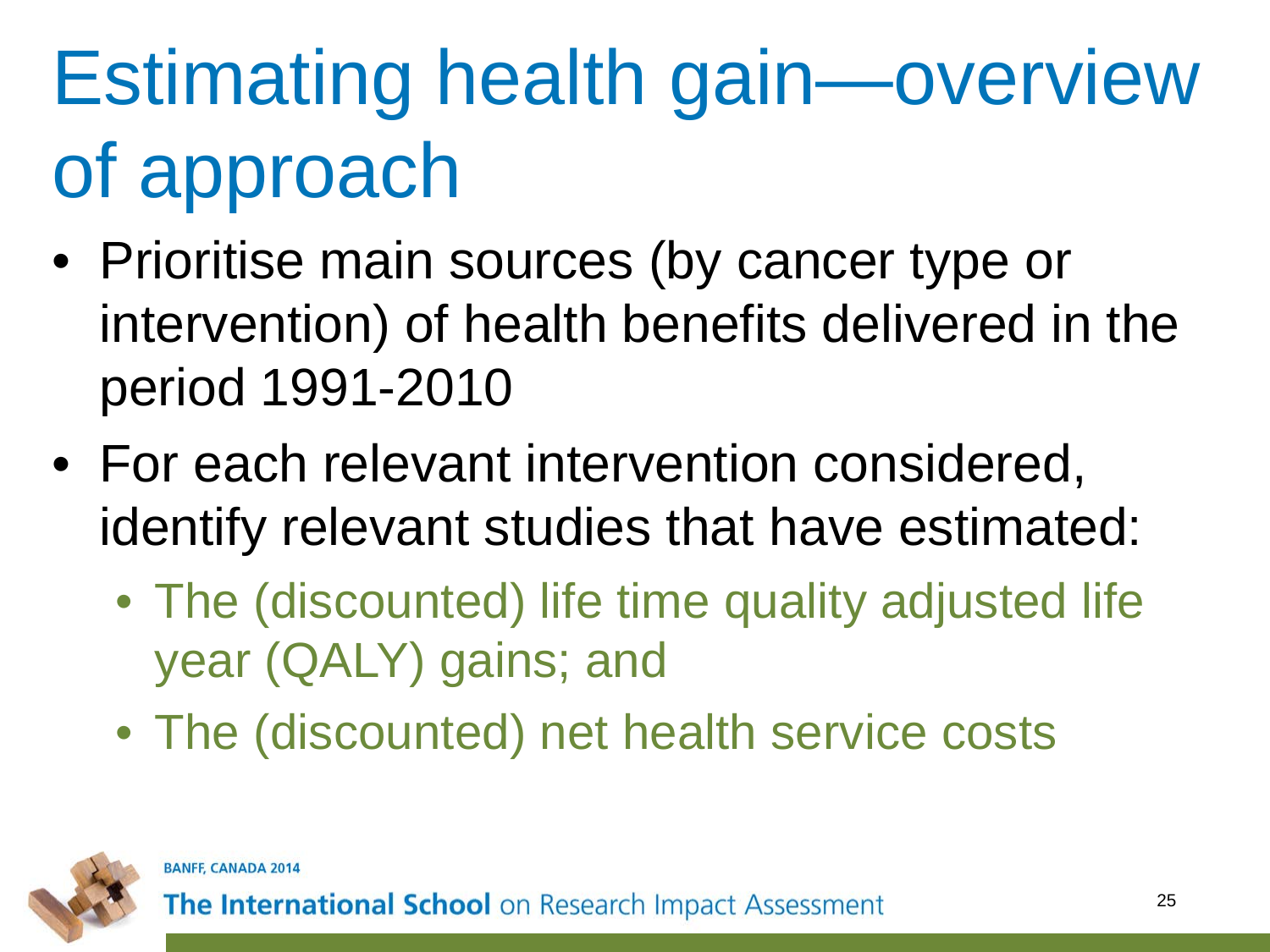# Estimating health gain—overview of approach *(cont'd)*

- Estimate numbers of new patients receiving each intervention in each year
- Calculate total QALY gains derived from patients starting treatment with each intervention by year and the net health service costs of doing so
- Place a monetary value on the QALYs gained (using a base case of £25k) and net off the costs

![](_page_25_Picture_4.jpeg)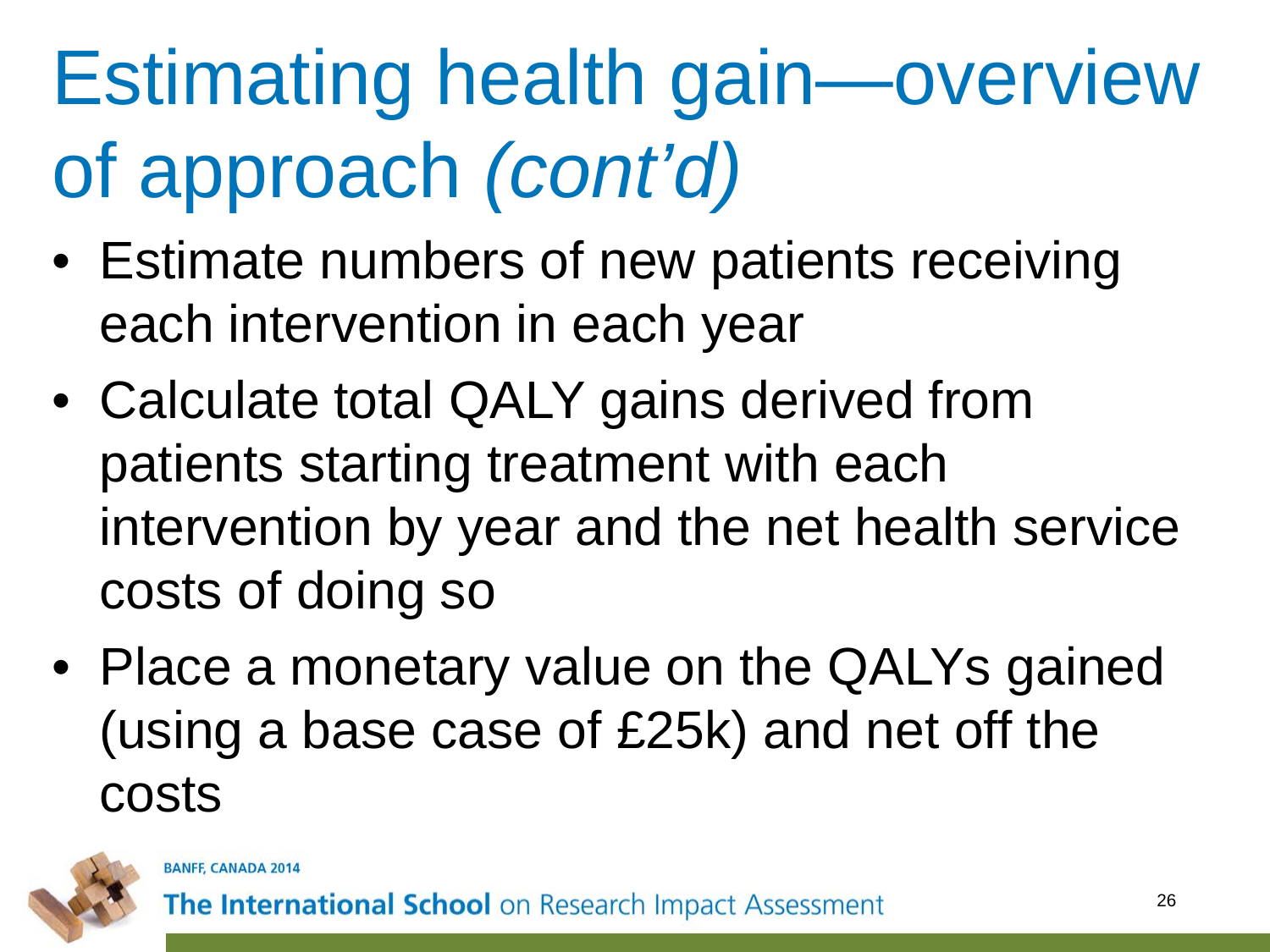#### Prioritisation of areas to assess health gains

**Prioritising cancer sites to investigate health gains and linking to NHS cancer guidance**

Key areas where research and resultant health policies have led to health gains through a *reduction in incidence*

Cancers for which screening programmes have led to health gains from *early detection*

Cancer sites where there has been the most significant health gains from *increased survival*

#### **BANFF, CANADA 2014**

![](_page_26_Picture_6.jpeg)

#### The International School on Research Impact Assessment

#### **Prioritised sites/source of net health gain**

![](_page_26_Figure_9.jpeg)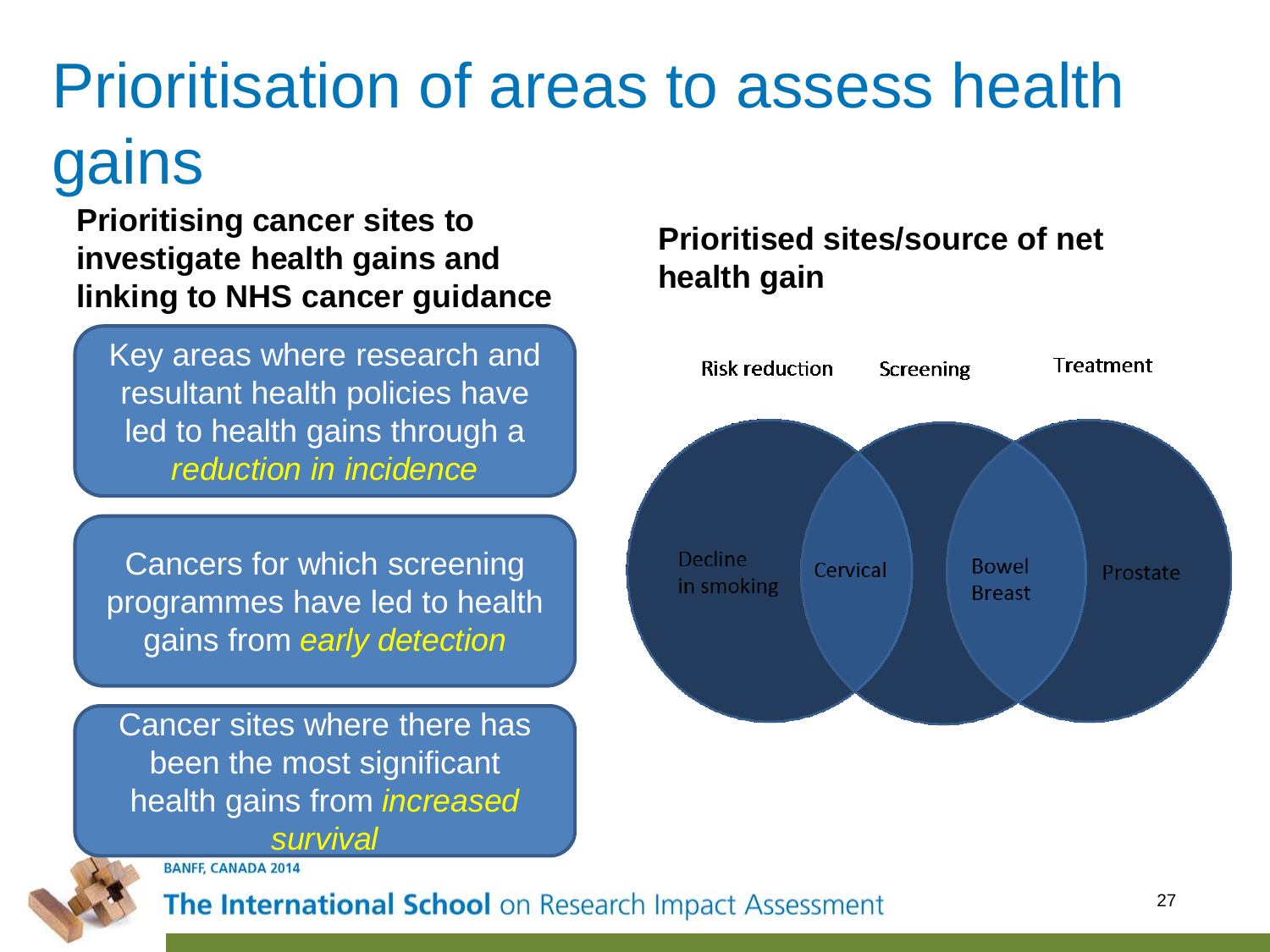#### Summary of estimates for net monetary benefit (net value of health gain): UK

| <b>Years 1991-2010</b>                           | <b>TOTAL QALYS</b><br><b>GAINED</b><br>(thousands) | <b>NET NHS COSTS</b><br>(£ million) | <b>NET MONATARY</b><br><b>BENEFIT</b><br>(£ million) |
|--------------------------------------------------|----------------------------------------------------|-------------------------------------|------------------------------------------------------|
| <b>Reduction in smoking</b>                      | 3,003                                              | $-£5,358$                           | £80,437                                              |
| <b>Breast cancer screening</b>                   | 43                                                 | £894                                | £179                                                 |
| <b>Cervical screening</b>                        | 1,225                                              | £704                                | £29,927                                              |
| <b>Bowel cancer screening*</b>                   | 35                                                 | $-£75$                              | £960                                                 |
| <b>Breast cancer interventions</b>               | 1,112                                              | £15,469                             | £12,318                                              |
| <b>Colorectal cancer</b><br><i>interventions</i> | 173                                                | £3,755                              | £566                                                 |
| <b>Prostate cancer interventions</b>             | 339                                                | £8,403                              | £65                                                  |
| <b>Total net health gains</b>                    | 5,930                                              | £23,793                             | £124,452                                             |

#### \*Only implemented in full from 2010

**BANFF, CANADA 2014**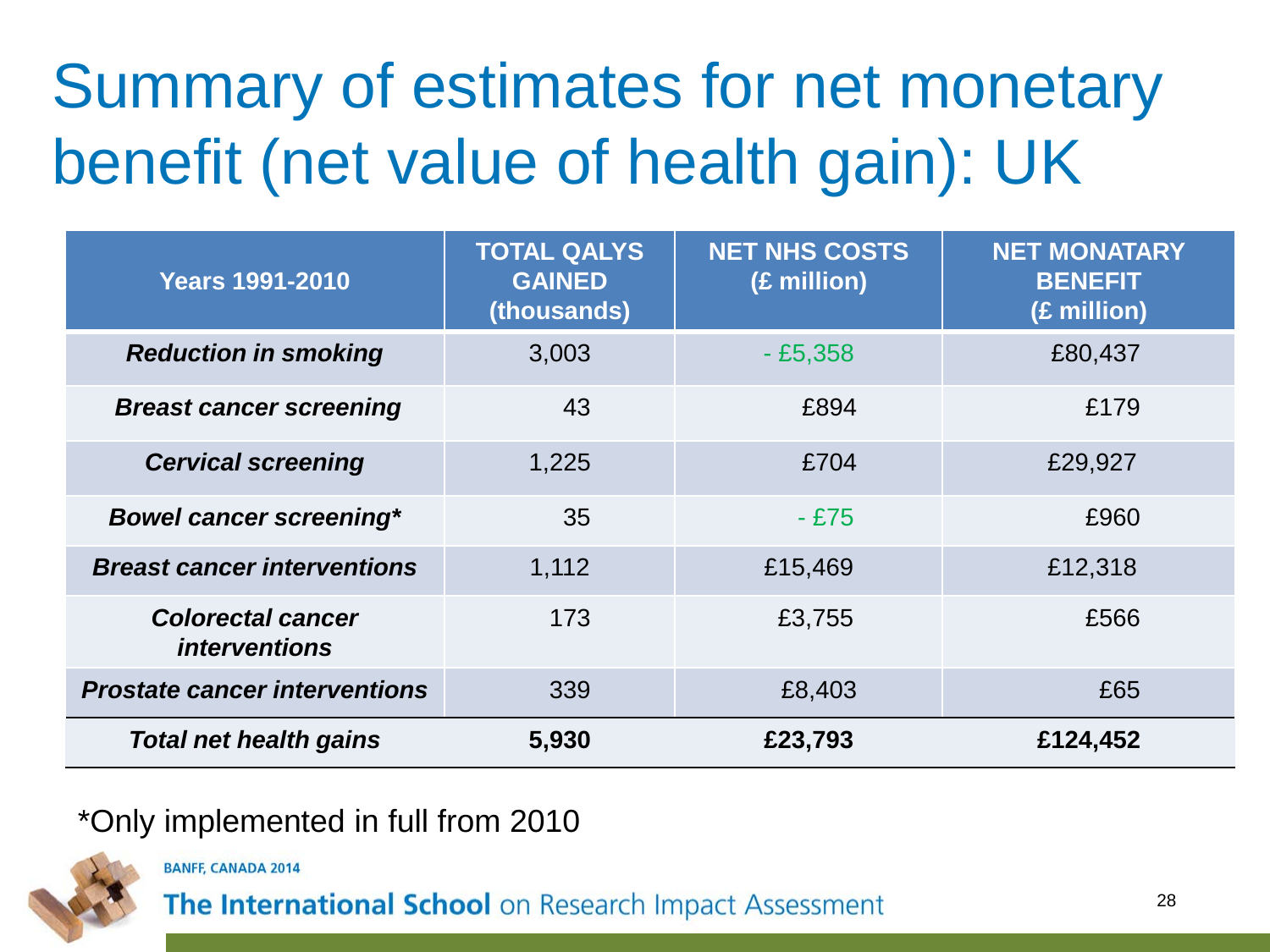| Number of patients receiving prostate cancer treatments 1991-2010 |                                                                                                                     |            |                   |                                                     |            |            |                               |
|-------------------------------------------------------------------|---------------------------------------------------------------------------------------------------------------------|------------|-------------------|-----------------------------------------------------|------------|------------|-------------------------------|
|                                                                   |                                                                                                                     |            |                   |                                                     |            |            |                               |
|                                                                   |                                                                                                                     |            |                   | Number of patients receiving intervention (England) |            |            |                               |
| <b>Patient Group</b>                                              | Intervention                                                                                                        | 1991       |                   | 1992 Annually to                                    | 2009       | 2010       |                               |
| Low risk localised                                                | Watchful waiting                                                                                                    | 5,481      | 6.125             |                                                     | 5,397      | 5,443      |                               |
|                                                                   | Active surveillance                                                                                                 |            |                   |                                                     | 577        | 533        |                               |
|                                                                   | Radical Prostatectomy-Open                                                                                          | 1,529      | 1,387             |                                                     | 2,196      | 2,423      |                               |
|                                                                   | Radical Prostatectomy-Laparoscopic                                                                                  |            |                   |                                                     | 1,220      | 1.454      |                               |
| Intermediate risk localised                                       | Radical Prostatectomy- Robotically assisted laparoscopic                                                            | $\Omega$   | $\Omega$          |                                                     | 610        | 969        |                               |
|                                                                   | Radical Radiotherapy- Brachytherapy                                                                                 |            |                   |                                                     | 1,032      | 1,092      |                               |
|                                                                   | LHRH analogue (short course)                                                                                        | 4.692      | 5,243             |                                                     | 11,324     | 11.030     |                               |
| Intermediate/high risk localised                                  | Radical Radiotherapy- Conventional external beam                                                                    | 4,834      | 5,401             |                                                     | 1,190      | 1,200      |                               |
|                                                                   | Radical Radiotherapy- 3DCRT                                                                                         |            |                   |                                                     | 10,707     | 10,800     |                               |
| High risk localised/ locally advanced                             | LHRH analogue (long course)                                                                                         | 3,128      | 3.495             |                                                     | 7,549      | 7,353      |                               |
|                                                                   | Nonsteroidal antiandrogen                                                                                           |            |                   |                                                     | 4,149      | 2,732      |                               |
|                                                                   | <b>Bilateral Orchiectomy</b>                                                                                        | 703        | 785               |                                                     | 260        | 266        |                               |
| <b>Advanced/Metastatic</b>                                        | Diethylstilbestrol                                                                                                  | 297        | 270               |                                                     | 2,120      | 2,583      |                               |
|                                                                   | LHRH analogue                                                                                                       | 3,970      | 4,436             |                                                     | 9,582      | 9,333      |                               |
|                                                                   | Nonsteroidal antiandrogen                                                                                           |            |                   |                                                     | 5,267      | 3,467      |                               |
|                                                                   | Prednisolone                                                                                                        | 1,096      | 1,225             |                                                     | 2,792      | 2,694      |                               |
| <b>Castration resistant</b>                                       | Mitotaxtrane and prednisolone                                                                                       | 1,644      | 1,837             |                                                     | 1,033      | 996        |                               |
|                                                                   | Docetaxel                                                                                                           |            |                   |                                                     | 2,920      | 3,113      |                               |
|                                                                   | LHRH = Luteinizing-hormone-releasing hormone (goserelin and leuprorelin) 3DCRT=3 dimensional conformal radiotherapy |            |                   |                                                     |            |            |                               |
|                                                                   |                                                                                                                     |            |                   |                                                     |            |            |                               |
|                                                                   | Net monetary benefit resulting from prostate cancer treatments 1991-2010                                            |            |                   |                                                     |            |            |                               |
|                                                                   |                                                                                                                     |            |                   |                                                     |            |            |                               |
|                                                                   |                                                                                                                     |            |                   | <b>Net Monetary Benefit (NMB)</b>                   |            |            |                               |
| <b>Patient Group</b>                                              | <b>Intervention</b>                                                                                                 | 1991       |                   | 1992 Annually to                                    | 2009       | 2010       | <b>Total intervention NMB</b> |
| Low risk localised                                                | Watchful waiting                                                                                                    | £.0m       | £.0m              |                                                     | £.0m       | £.0m       | £.0m                          |
|                                                                   | Active surveillance                                                                                                 | £.0m       | £.0m              |                                                     | £4.4m      | £4.0m      | £12.3m                        |
|                                                                   | Radical Prostatectomy-Open                                                                                          | f.4m       | f.4m              |                                                     | E.6m       | E.7m       | £11.1m                        |
|                                                                   | Radical Prostatectomy-Laparoscopic                                                                                  | £.0m       | £.0m              |                                                     | £.0m       | £.0m       | £.0m                          |
| <b>Intermediate risk localised</b>                                | Radical Prostatectomy-Robotically assisted laparoscopic                                                             | E.0m       | £.0 <sub>m</sub>  |                                                     | $-E.3m$    | $-E.5m$    | $-E1.4m$                      |
|                                                                   | Radical Radiotherapy- Brachytherapy                                                                                 | £.0m       | £.0m              |                                                     | £8.3m      | £8.8m      | £34.2m                        |
|                                                                   | LHRH analogue (short course)                                                                                        | £100.0m    | £111.7m           |                                                     | £241.2m    | £235.0m    | £3809.5m                      |
| Intermediate/high risk localised                                  | Radical Radiotherapy- Conventional external beam                                                                    | $-E.1m$    | $-E.2m$           |                                                     | £.0m       | E.0m       | $-E3.4m$                      |
|                                                                   | Radical Radiotherapy- 3DCRT                                                                                         | £.0m       | £.0m              |                                                     | £71.7m     | £72.3m     | £366.5m                       |
| High risk localised/ locally advanced                             | LHRH analogue (long course)                                                                                         | £41.5m     | £46.3m            |                                                     | £100.1m    | £97.5m     | £1580.2m                      |
|                                                                   | Nonsteroidal antiandrogen                                                                                           | £.0m       | £.0m              |                                                     | £35.2m     | £23.2m     | £175.7m                       |
| <b>Advanced/Metastatic</b>                                        | <b>Bilateral Orchiectomy</b>                                                                                        | £.0m       | £.0m              |                                                     | £.0m       | £.0m       | £.0m                          |
|                                                                   | Diethylstilbestrol                                                                                                  | £.0m       | £.0m              |                                                     | £.0m       | £.0m       | £.0m                          |
|                                                                   | LHRH analogue                                                                                                       | $-£136.4m$ | $-f152.4m$        |                                                     | $-E329.2m$ | $-E320.6m$ | -£5197.8m                     |
|                                                                   | Nonsteroidal antiandrogen                                                                                           | £.0m       | f.0r              |                                                     | $-E83.5m$  | $-E54.9m$  | $-E708.4m$                    |
|                                                                   | Prednisolone                                                                                                        | £.0m       | £.0m              |                                                     | £.0m       | £.0m       | £.0m                          |
| <b>Castration resistant</b>                                       | Mitotaxtrane and prednisolone                                                                                       | £.9m       | £1.0 <sub>0</sub> |                                                     | E.6m       | E.6m       | £23.0m                        |
|                                                                   | Docetaxel                                                                                                           | £.0m       | £.0m              |                                                     | $-E6.4m$   | $-E6.8m$   | $-E35.6m$                     |
|                                                                   | <b>Total annual NMB</b>                                                                                             | £6.3m      | £6.9m             |                                                     | £42.7m     | £59.0m     | £66.0m                        |

![](_page_28_Picture_1.jpeg)

#### **BANFF, CANADA 2014**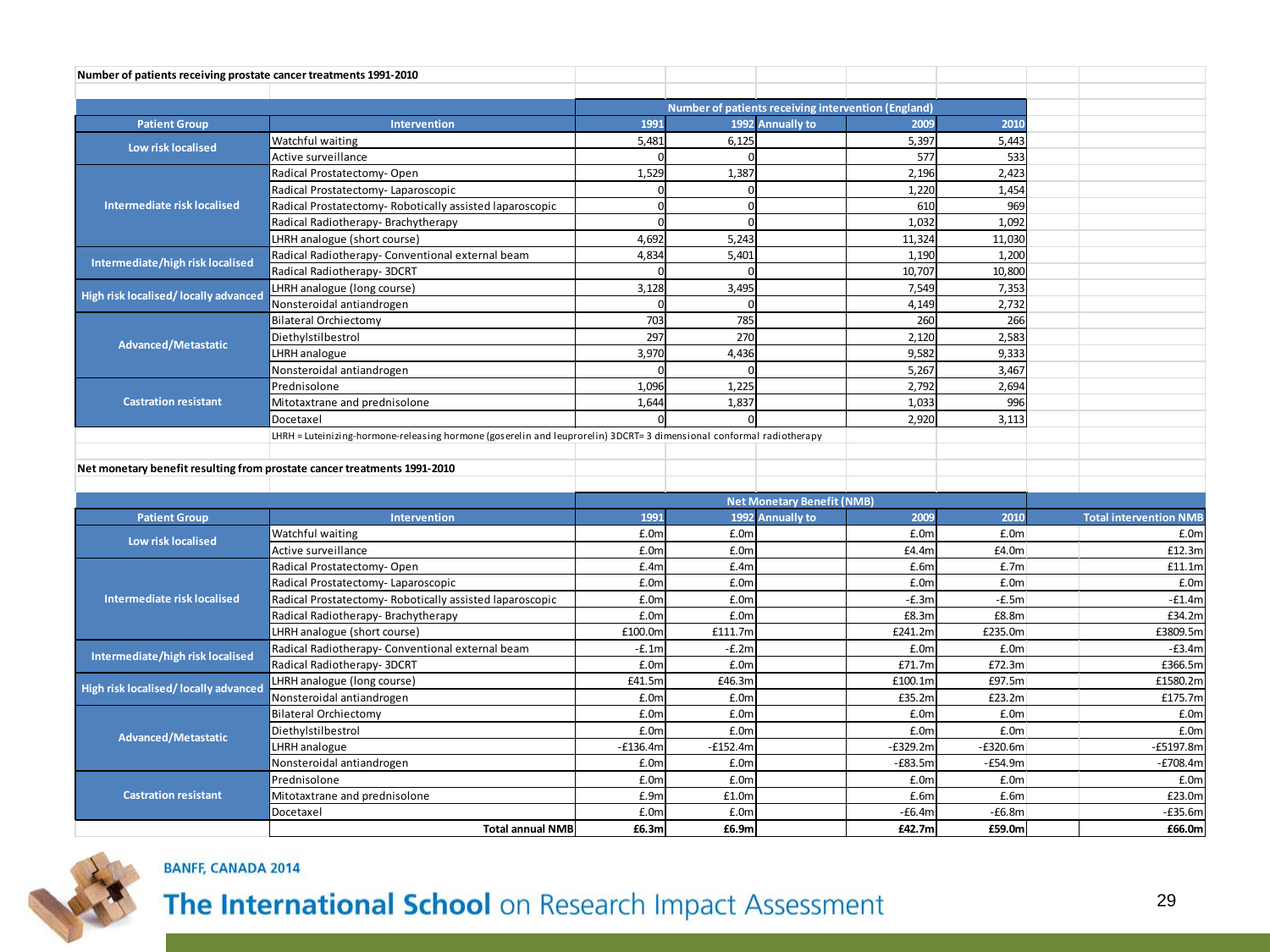### Assumptions, limitations and caveats

- Our base case valued of a QALY is £25 thousand
- The total net monetary benefit for interventions not covered is zero
- The total net flow of knowledge between disciplines is zero
- All health gain from treatments is captured in the estimates of the health gain from specific interventions

![](_page_29_Picture_5.jpeg)

**BANFF, CANADA 2014**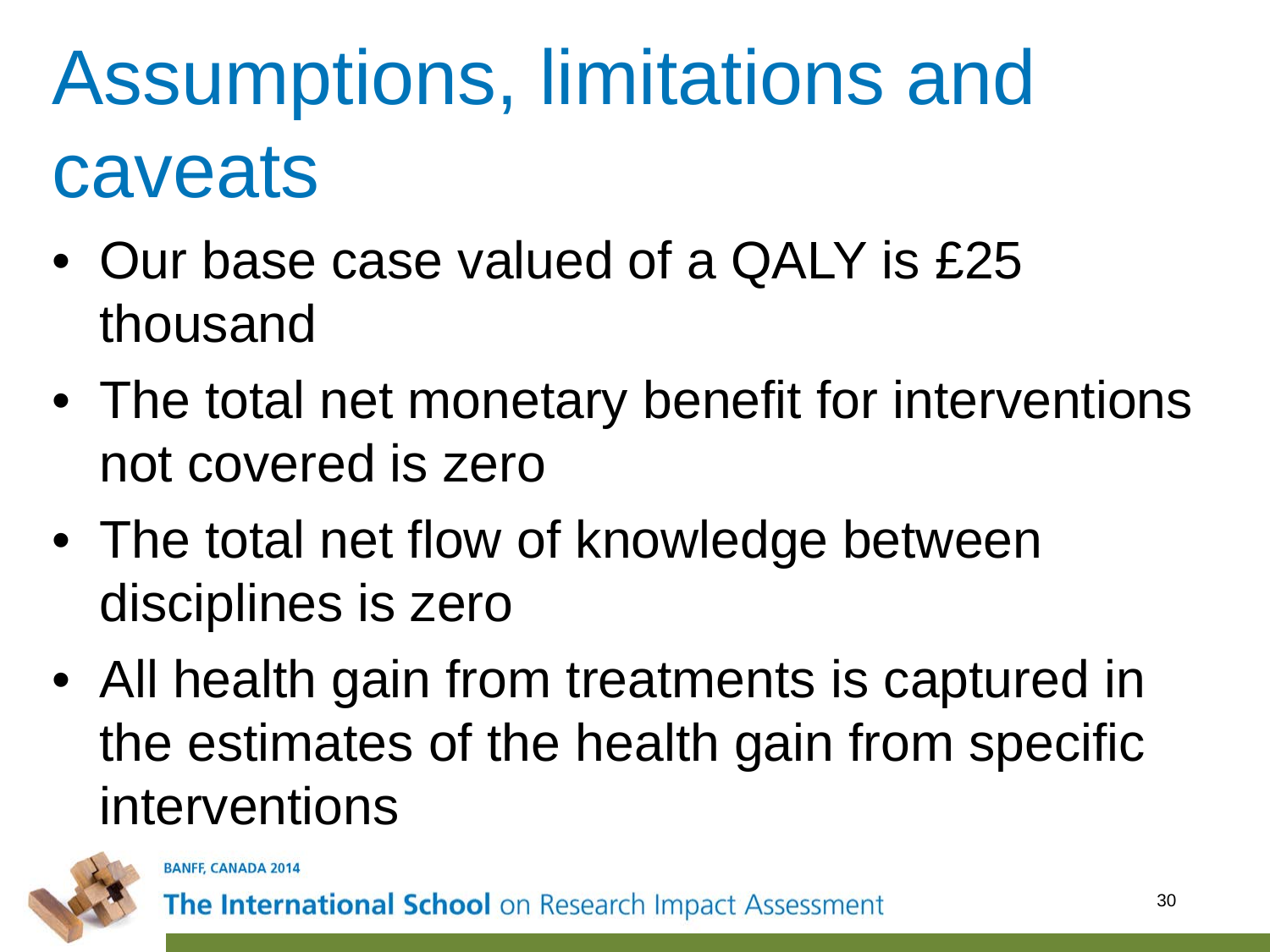## Assumptions, limitations and caveats *(cont'd)*

- We made various assumptions about the baseline treatment against which we were looking at research-based developments
- There is a risk that we may have double counted the NMB for individuals who are treated as a result of screening

![](_page_30_Picture_3.jpeg)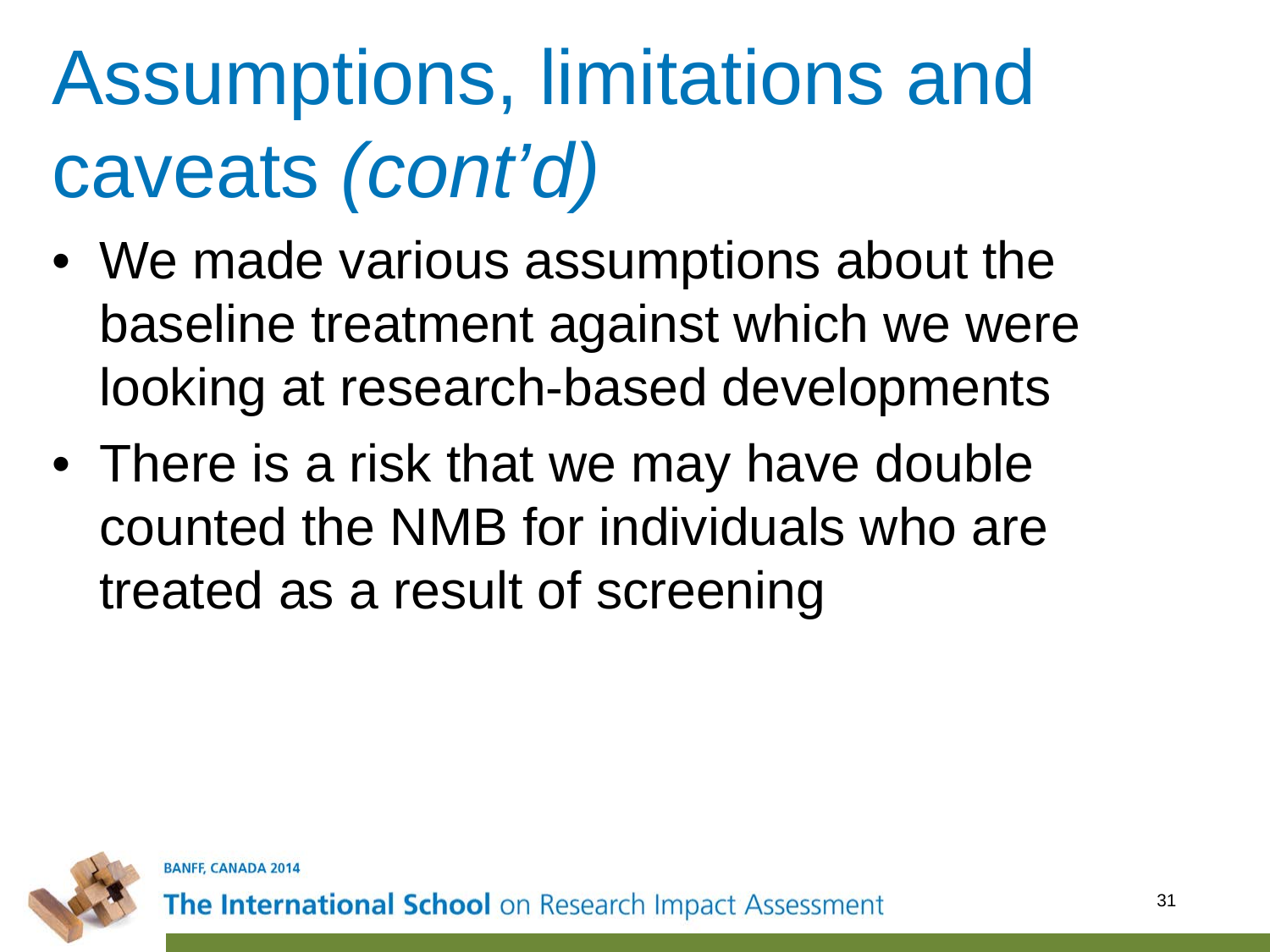# Calculating the Internal Rate of Return (IRR)

- A method for comparing the value of the return on an investment in a way that means it can be compared with the return on other quite different investments of different sizes timings and uses
- Specifically important here as the literature on "spillover benefits"(the GDP benefits of medical research) presents results as IRRs
- It combines our stream of investment costs (research investment) and our lagged stream of net monetary benefits to calculate…

![](_page_31_Picture_4.jpeg)

**BANFF, CANADA 2014**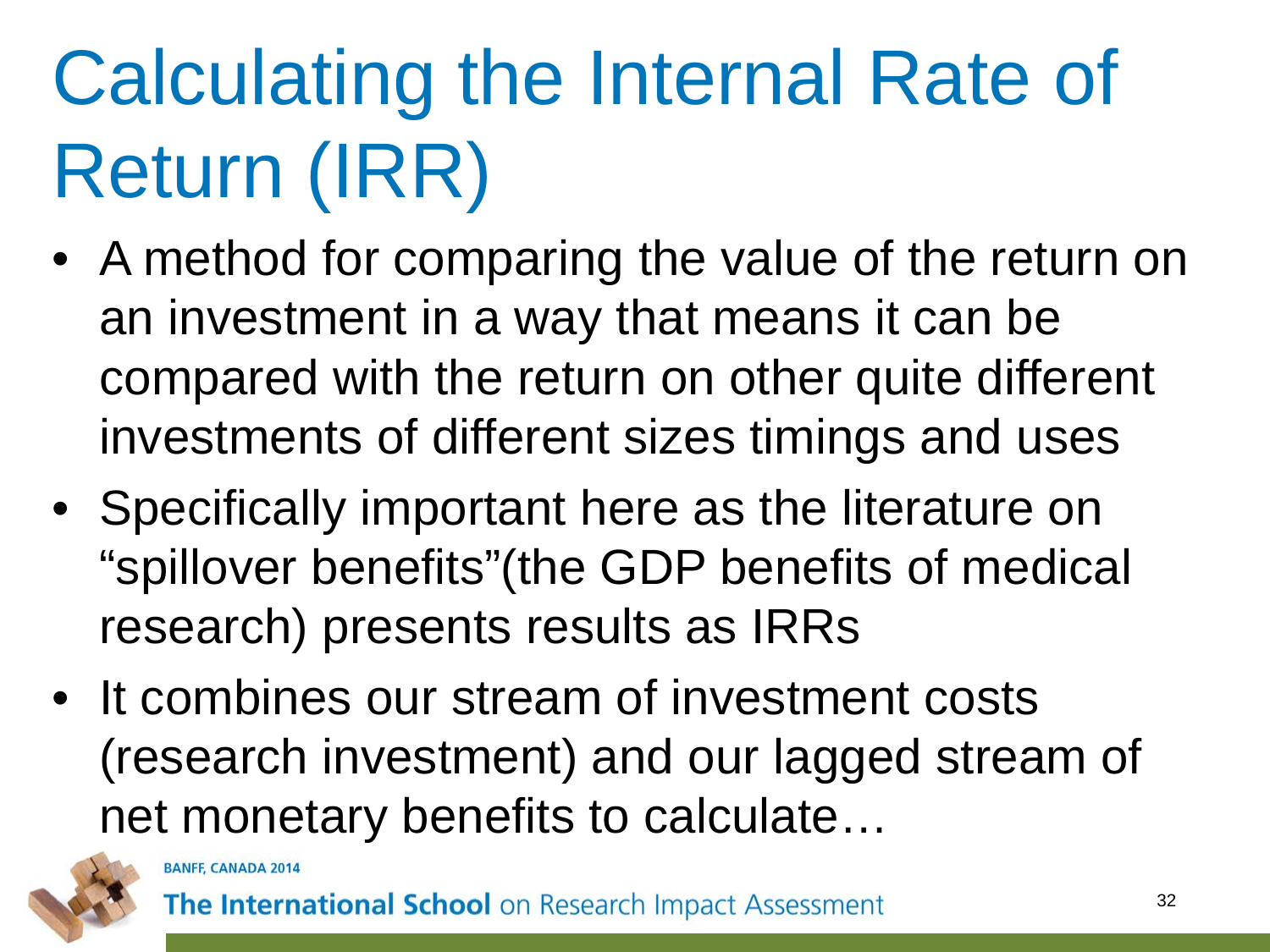# Calculating the Internal Rate of Return (IRR) *(cont'd)*

- ...the "rate of return" that makes the net present value (NPV) of the combined stream equal to zero
- An IRR of 10% means that the profile of investments and returns are equivalent to receiving a 10% return in perpetuity on the capital investment
- If we used NPV the standard discount rate for appraisal of government investments would be 3.5%, so an IRR of 3.5% can be seen as the minimum required

![](_page_32_Picture_4.jpeg)

**BANFF, CANADA 2014**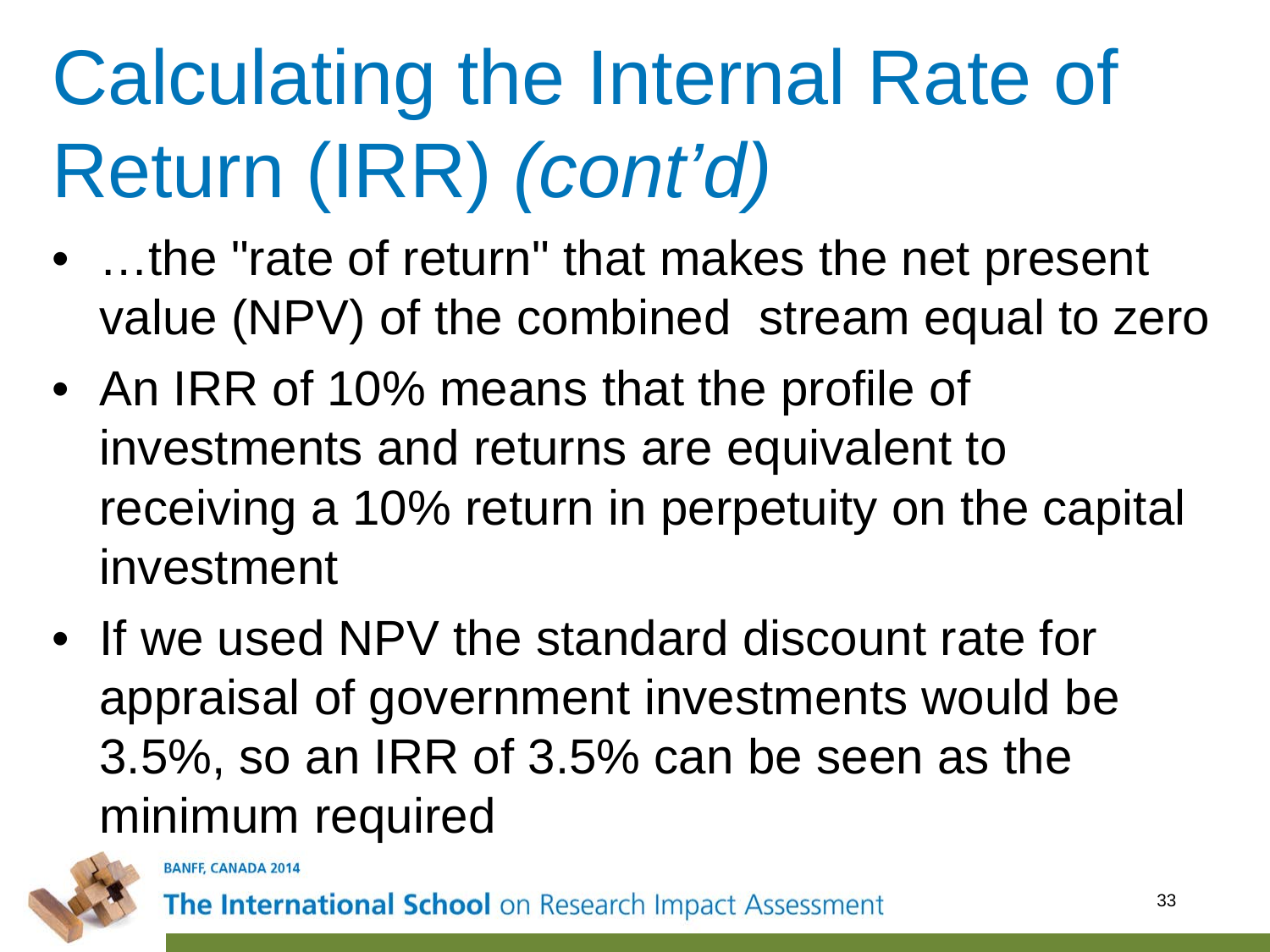#### The estimated IRR for cancer relatedresearch is 10%

|                                                                                                                                                                         | <b>Cancer</b> |
|-------------------------------------------------------------------------------------------------------------------------------------------------------------------------|---------------|
| Total annual research investment between 1976-1995*<br>(in constant 2011/12 prices)                                                                                     | £5b           |
| Total net monetary benefit 1991 - 2010<br>(in constant 2011/12 prices)                                                                                                  | £124b         |
| Attribution<br>(proportion of papers that cite a UK address from the papers cited on guidelines)                                                                        | 17%           |
| Time lag<br>(average time between publications of cited paper and clinical guideline, plus period<br>between funding and publication and guidelines and implementation) | 15 years      |
| Internal Rate of Return<br>(for health gain)                                                                                                                            | 10%           |

\*Note this is a subset of the £15b estimated for 1970 to 2009 to take into account the time lag

![](_page_33_Picture_3.jpeg)

**BANFF, CANADA 2014**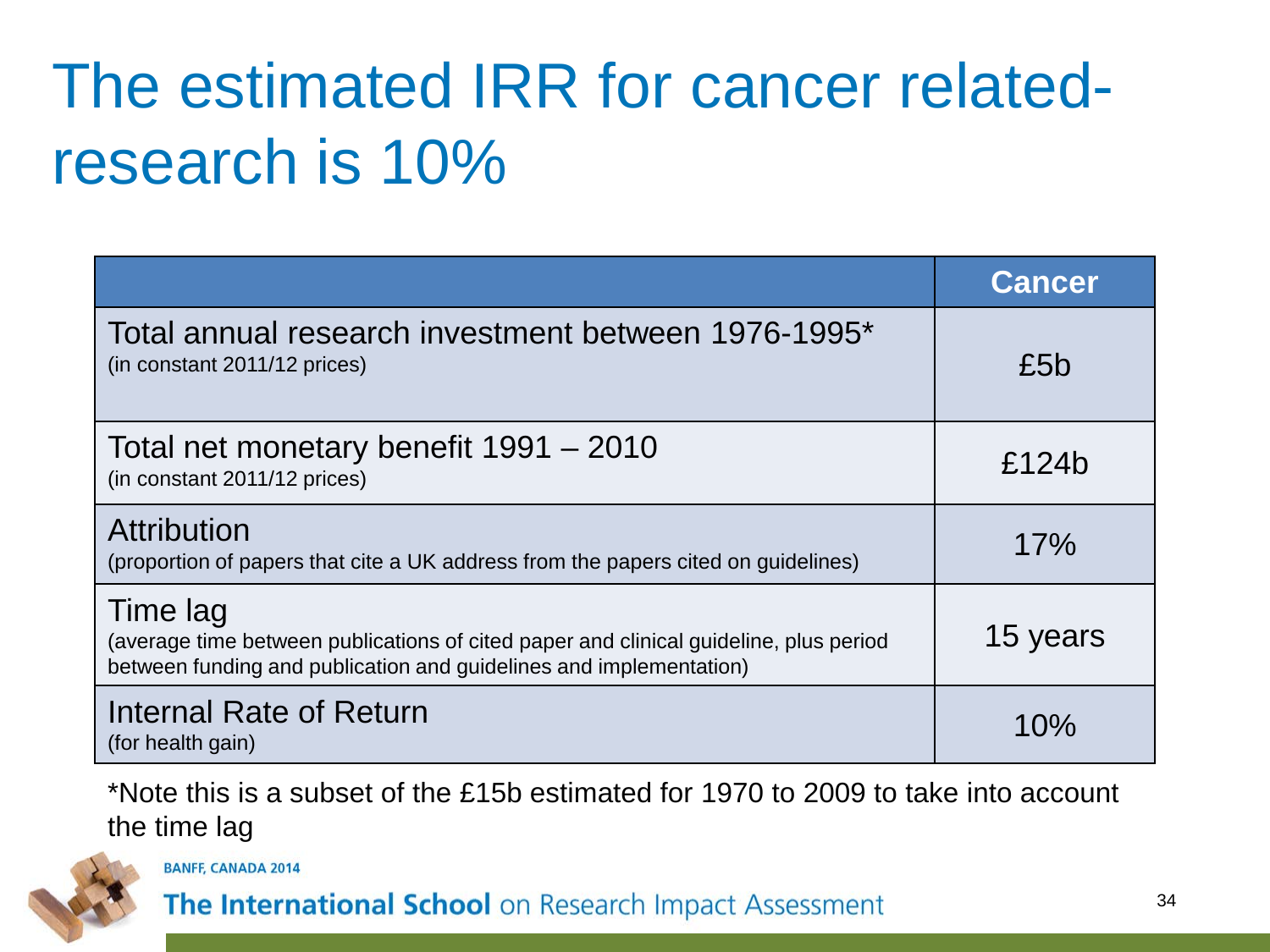#### One-way sensitivity analyses of IRR against base estimate of 10%\*

| <b>Scenario</b>                       | <b>IRR</b> | *Best estimate                                                                                                                                             |  |
|---------------------------------------|------------|------------------------------------------------------------------------------------------------------------------------------------------------------------|--|
| High                                  | 10.8%      | for research<br>funding and<br>net monetary<br>benefit, QALY<br>value of £25k,<br>time lag of 15<br>years, and<br>attribution to<br>UK research<br>of 17%) |  |
| Low                                   | 8.7%       |                                                                                                                                                            |  |
| £20k                                  | 8.0%       |                                                                                                                                                            |  |
| £30k                                  | 11.7%      |                                                                                                                                                            |  |
| £50                                   | 16.0%      |                                                                                                                                                            |  |
| £70                                   | 18.9%      |                                                                                                                                                            |  |
| 10 years                              | 14.5%      |                                                                                                                                                            |  |
| 20 years                              | 7.4%       |                                                                                                                                                            |  |
| 10%                                   | 6.1%       |                                                                                                                                                            |  |
| 25%                                   | 13.3%      |                                                                                                                                                            |  |
| Decrease NMB by 25%                   | 8.7%       |                                                                                                                                                            |  |
| Increase NMB by 25%                   | 11.2%      |                                                                                                                                                            |  |
| Omitting benefit of smoking reduction | 2.4%       |                                                                                                                                                            |  |
|                                       |            |                                                                                                                                                            |  |

![](_page_34_Picture_2.jpeg)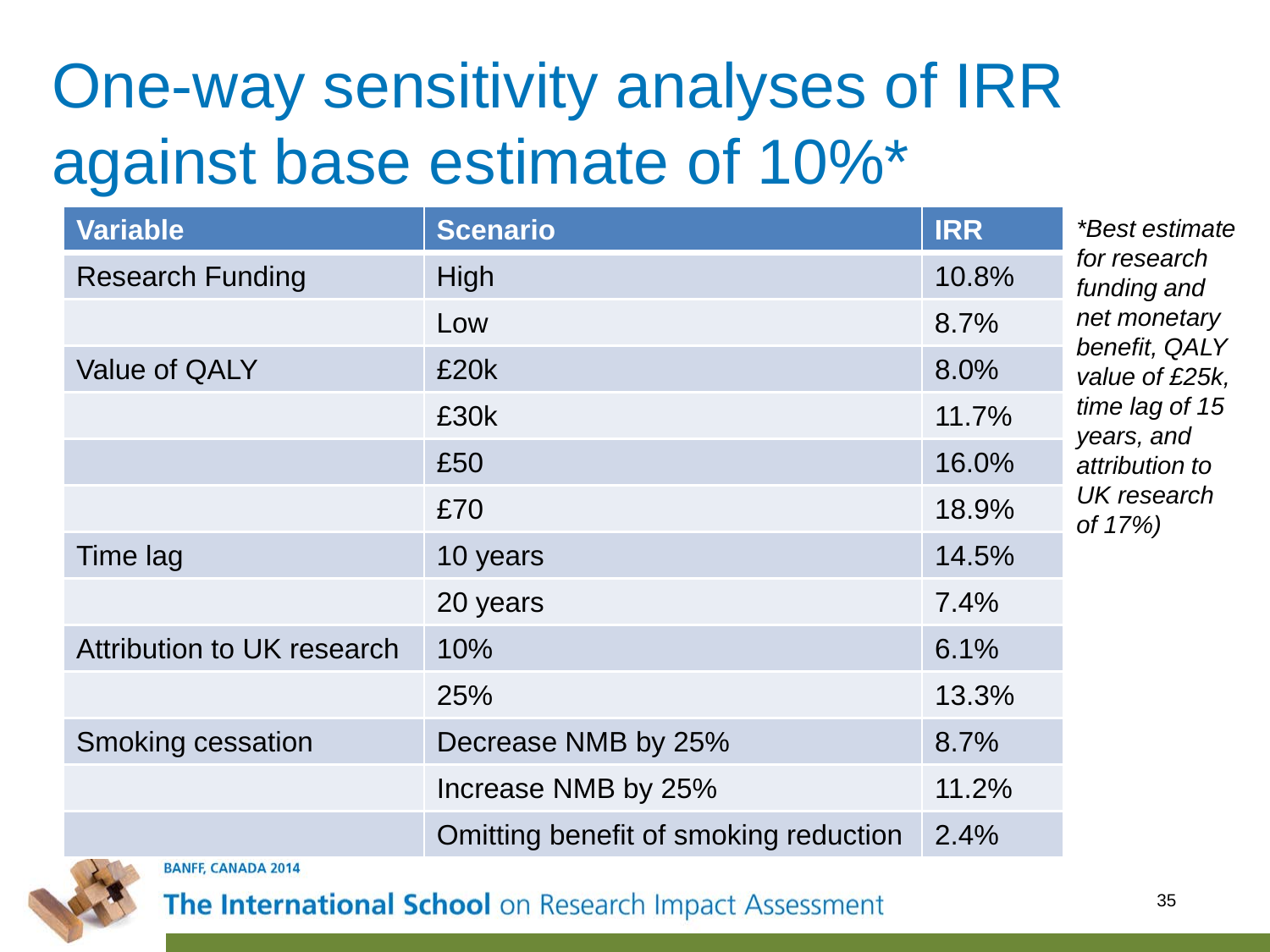If we include our previous best estimate of the "spillover" gain then the total IRR is in the order of 40%

![](_page_35_Figure_1.jpeg)

![](_page_35_Picture_2.jpeg)

**BANFF, CANADA 2014**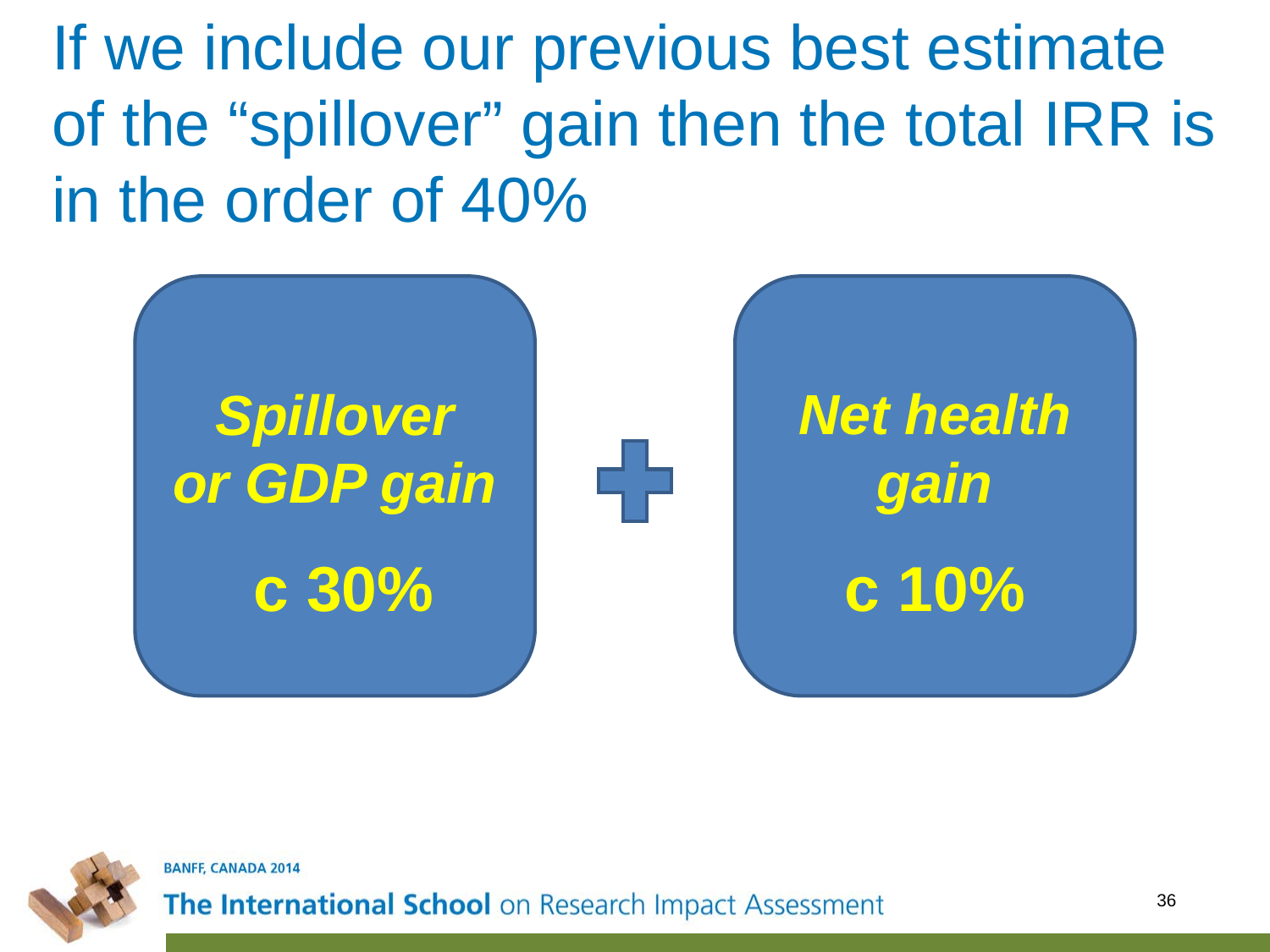# Strengths of economic approaches

- Convincing to those who do not start from an inherent belief in the value of medical research – Departments of Finance or Treasury
- In principle, can be compared with estimates for investing in other (research) sectors
- Emphasises the necessary linkages to changes in medical practice, the time-lags involved and the long-term nature of the returns
- Reflects actual previous returns not potential for the future

![](_page_36_Picture_5.jpeg)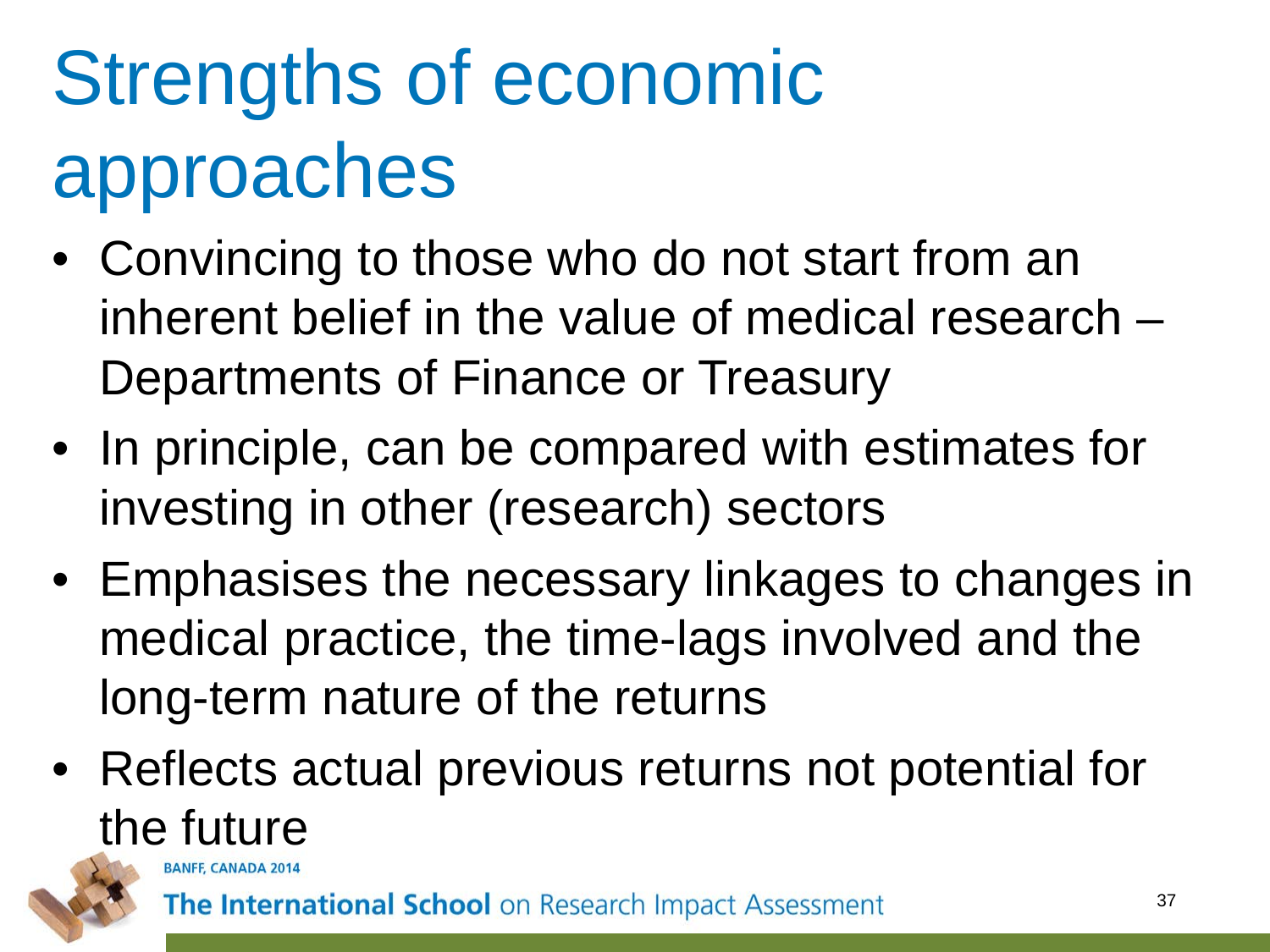# Weaknesses of economic approaches

- Complex analyses requiring substantial long-term data and significant assumptions
- Cannot be related to individual steams of research funding
- Emphasises the international nature of the evidence-base for innovations in health care

![](_page_37_Picture_4.jpeg)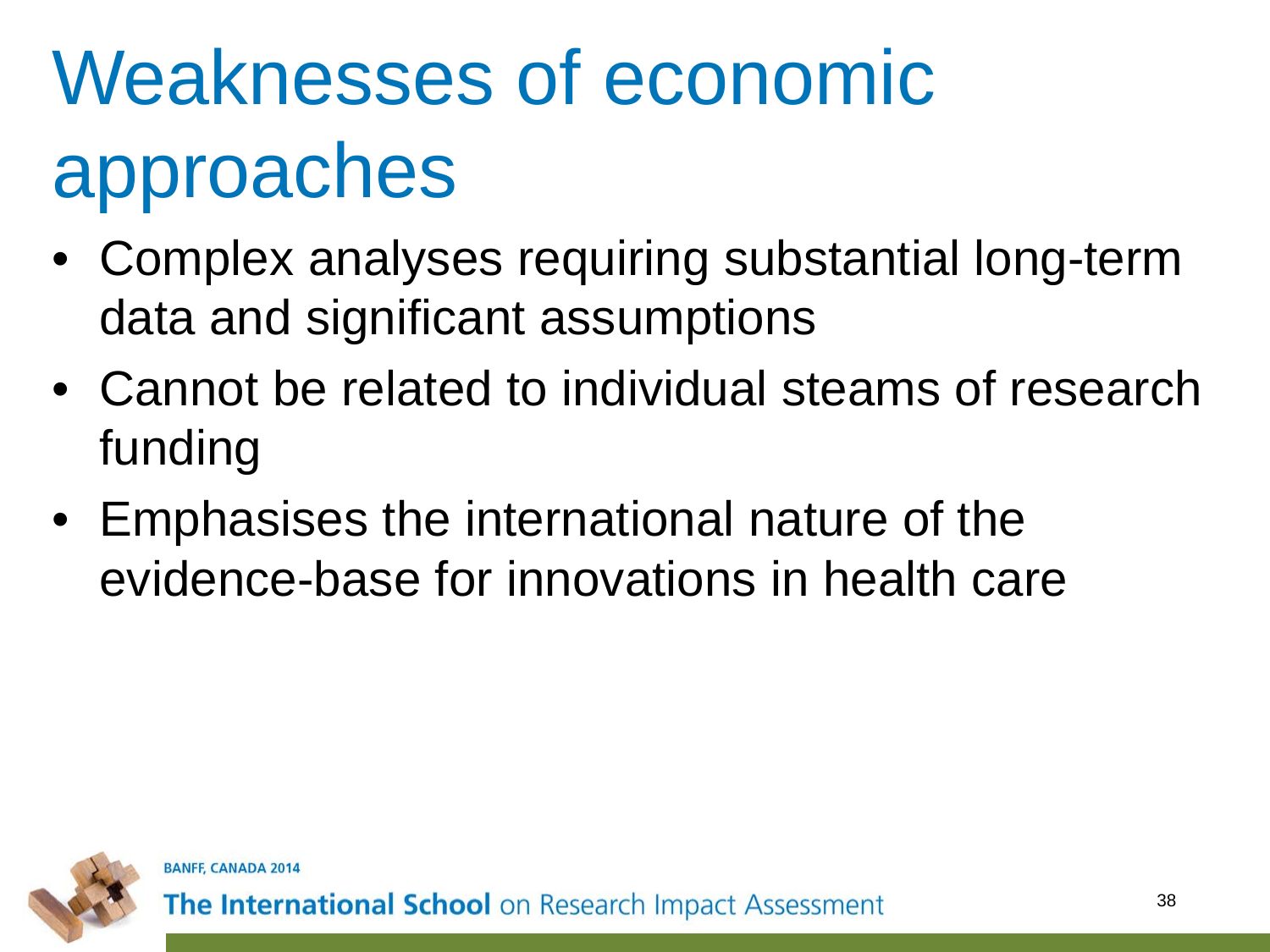## Learning activity

![](_page_38_Picture_1.jpeg)

- In your country, which influential audience might be most persuaded by measures of economic returns?
- Which specific economic focus would be most relevant?
- What do you think might be the greatest challenges to undertaking such a study?

![](_page_38_Picture_5.jpeg)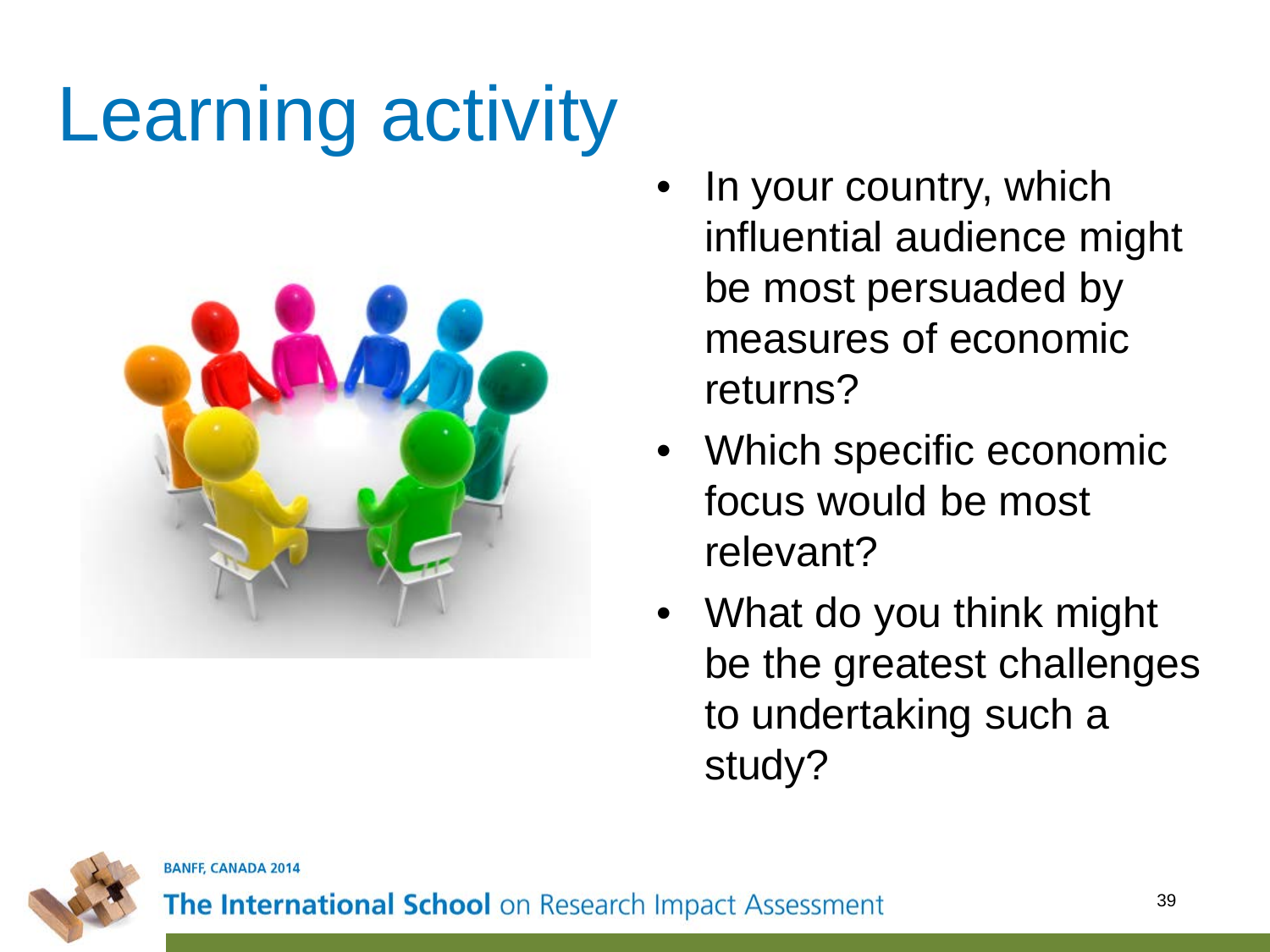#### Key messages

- Major GDP and health-related returns have been and can in future be demonstrated
- They involve substantial data, analysis and significant assumptions
- They demonstrate the (past) returns to the aggregate of medical research (in a particular area) at a national (or regional) level

![](_page_39_Picture_4.jpeg)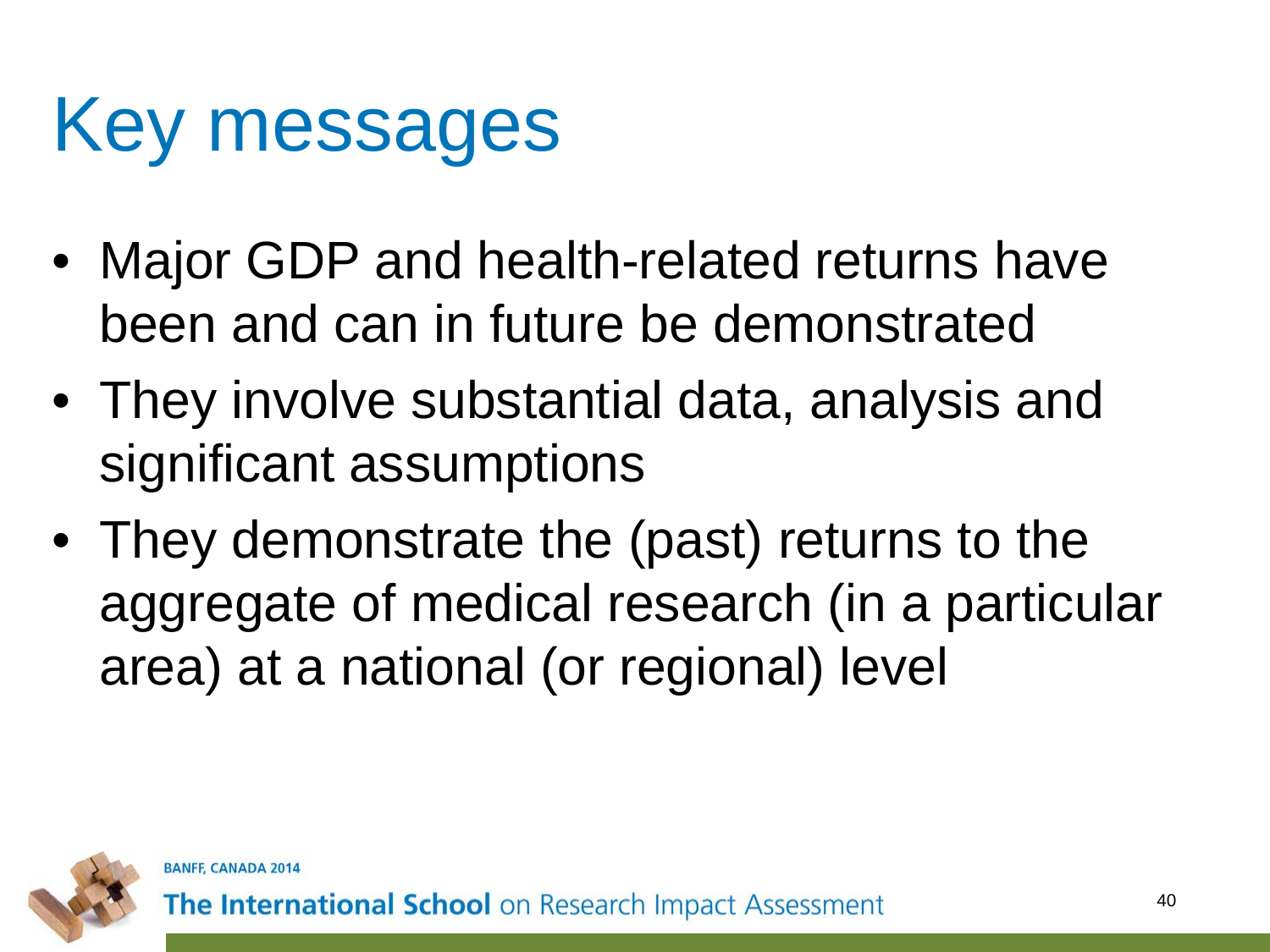## Key messages *(cont'd)*

- Such studies have been shown to be influential in the protection of medical research funding streams
- Analysis of net health gains provides additional insights as to how and where greater benefit of research could be achieved and emphasise that to have net value interventions have to be costeffective
- But the past may be a poor indicator of the future

![](_page_40_Picture_4.jpeg)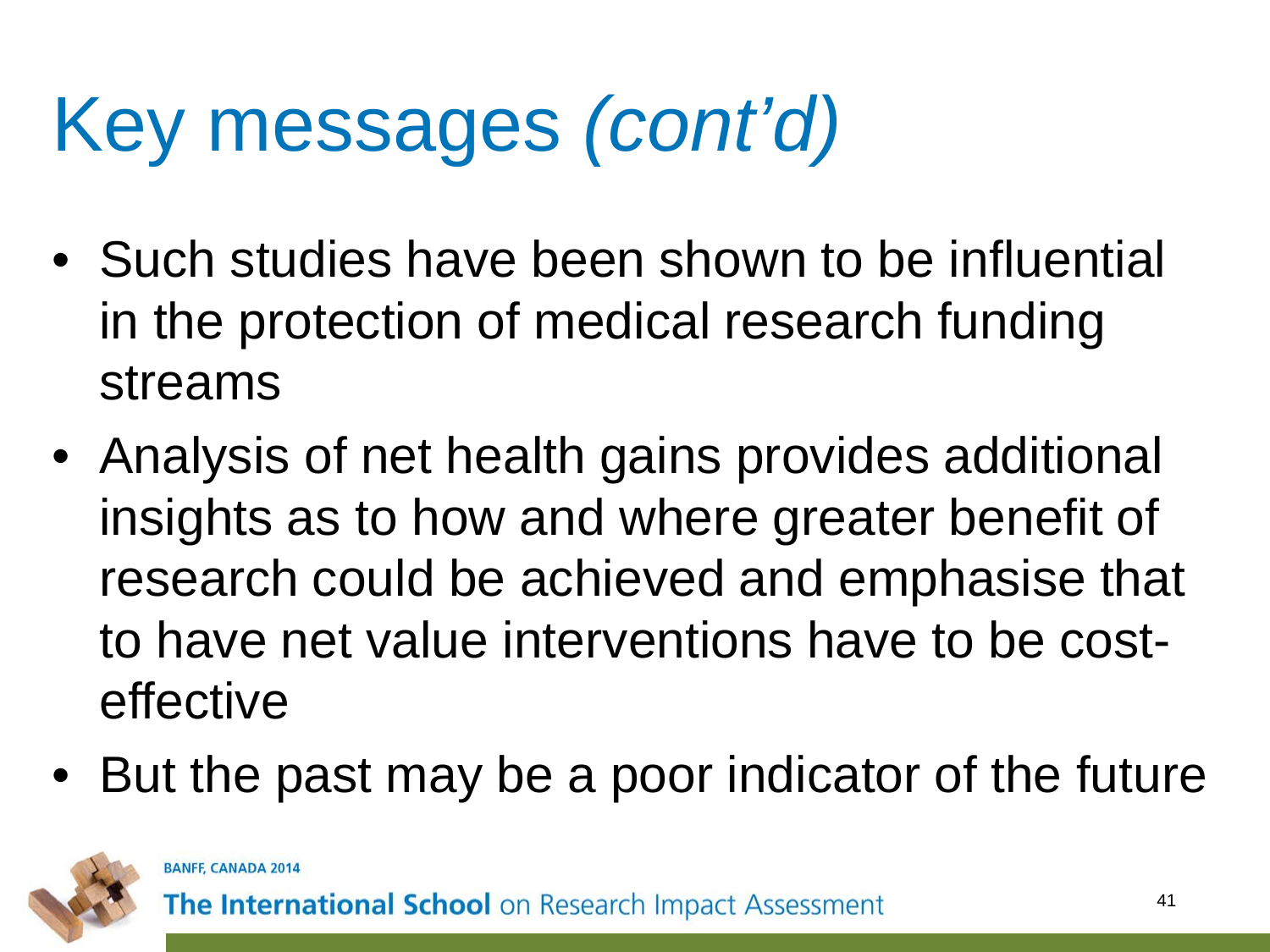#### Recommended readings

#### Refer to the handout *Further Reading on Economic Returns* in your binder

![](_page_41_Picture_2.jpeg)